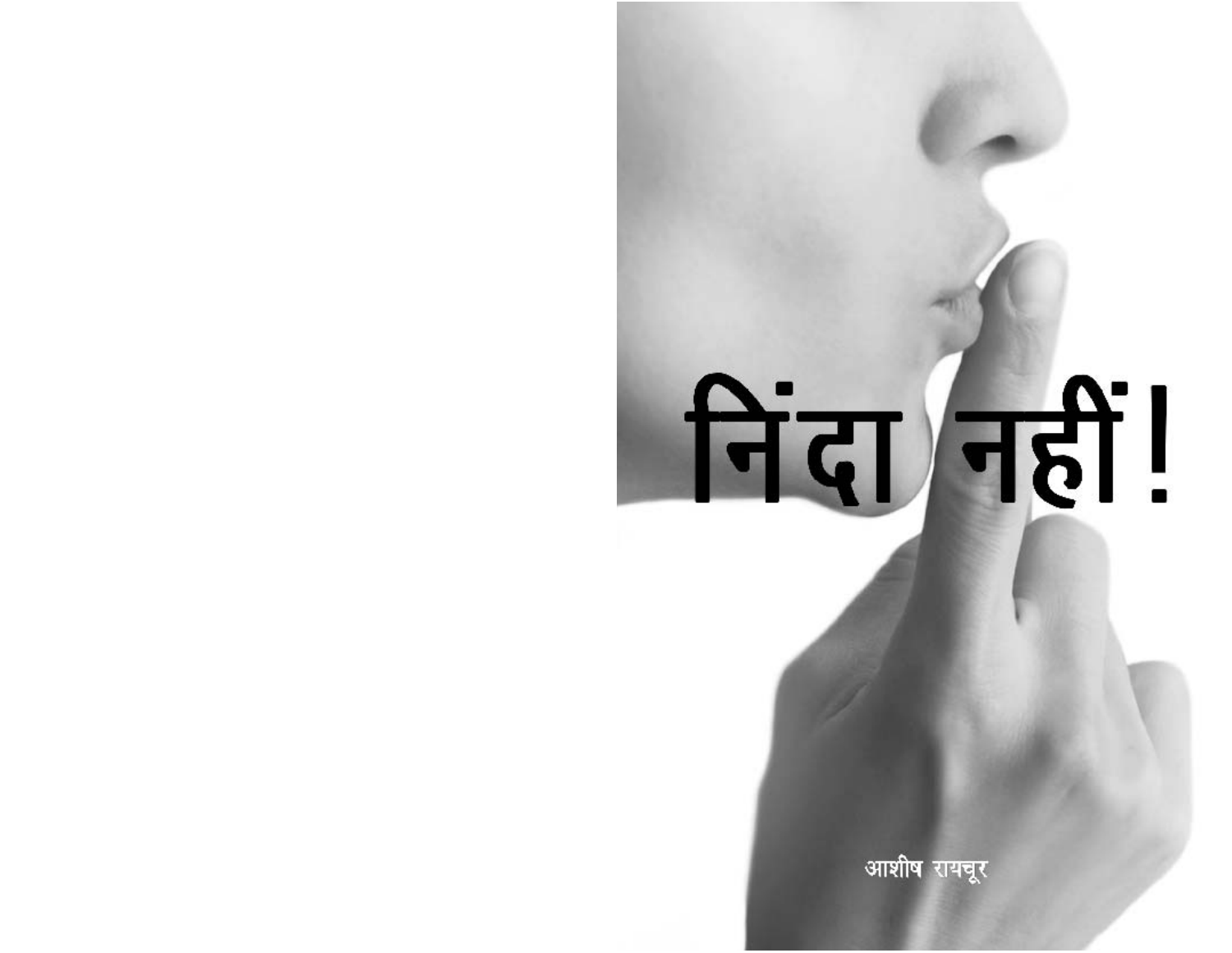मुद्रण और वितरण: ऑल पीपल्स चर्च एवं विशव ससमाचार सम्पर्क. बंगलोर प्रथम संस्करण मार्च 2016

अनवादक: डॉर्थी शरदकान्त थॉमस प्रुफ रीडिंग: शरदकान्त थॉमस मख पष्ठ एवं ग्राफिक डिज़ाइन: बिजो थॉमस

Contact Information: All Peoples Church & World Outreach #319, 2nd Floor, 7th Main,HRBR Layout 2nd Block, Kalyan Nagar, Bangalore Karnataka, India

Phone: +91-80-25452617 / +91-80-65970617 Email: contact@apcwo.org Website: www.apcwo.org

इस्तेमाल किए गए बाइबल के संदर्भ पवित्र बाइबल से लिए गए हैं।

निशल्क वितरण हेत

इस पुस्तक का विनामूल्य वितरण ऑल पीपल्स चर्च के सदस्यों , सहयोगियों और मित्रों के आर्थिक अनदानों के द्वरा संभव हुआ है। यदि आपने इस निःशल्क पस्तक के द्वारा आशीष पाई है . तो हम आपको निमंत्रित करते हैं कि ऑल पीपल्स चर्च की निःशुल्क प्रकाशन सामग्री की छपाई और वितरण में सहायता करने हेत आर्थिक रूप से हमें योगदान दें. धन्यवाद ! (Hindi Book— Shhh! No gossip!)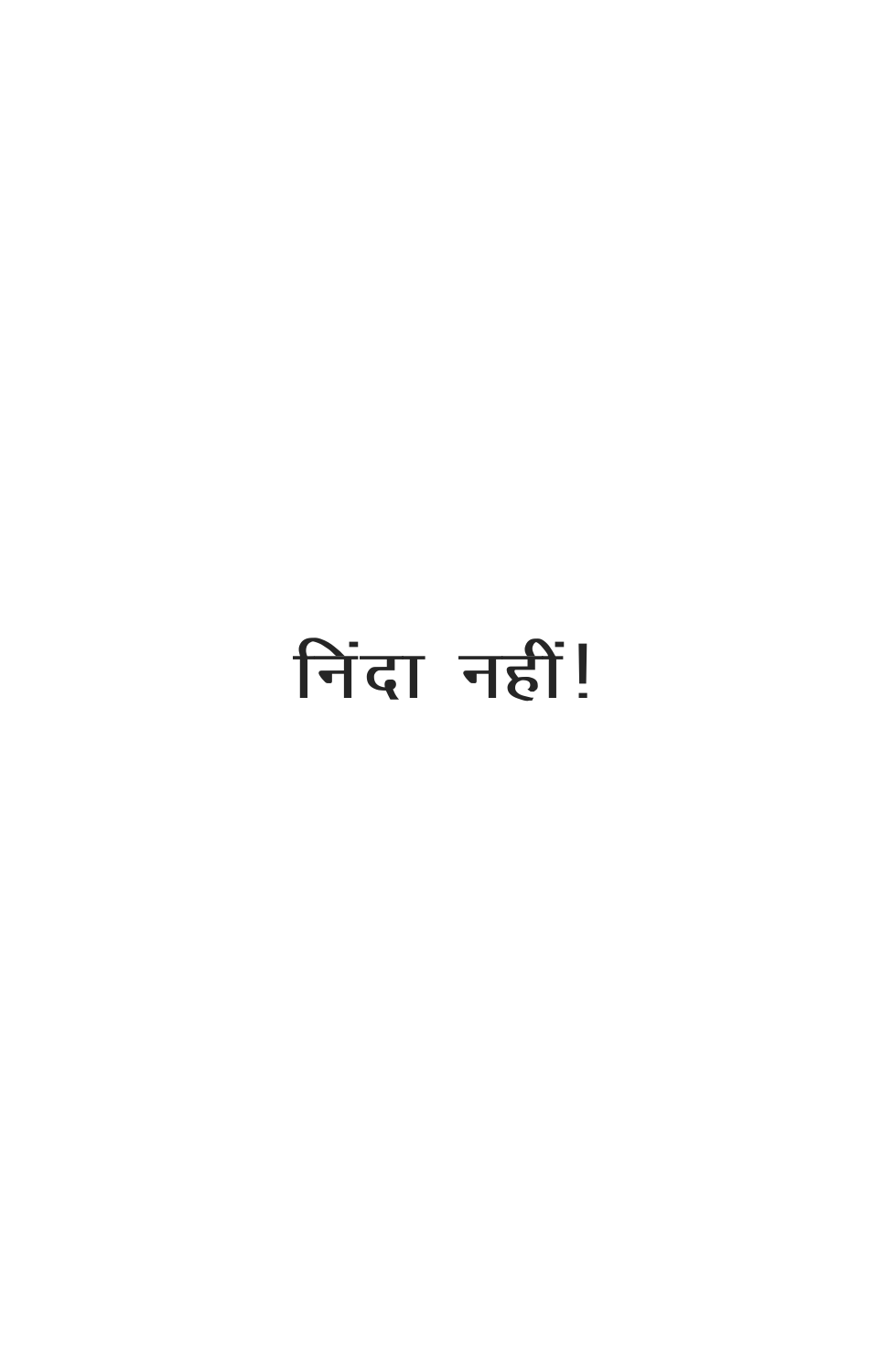# विषयसूचि

| 1 <sup>1</sup> | निंदा                                                                                | 1              |
|----------------|--------------------------------------------------------------------------------------|----------------|
|                | निंदा क्या है                                                                        | $\overline{2}$ |
|                | कौन–सी बात को निंदा नहीं कहा जा सकता                                                 | 3              |
| 2 <sub>1</sub> | सामान्य परिस्थितियां जहां निंदा होती है                                              | $\overline{7}$ |
|                | अ. समाज में होने वाली निंदा                                                          | $\overline{7}$ |
|                | ब. काम के स्थान में निंदा                                                            | 11             |
|                | क. सामाजिक मिडिया द्वारा निंदा                                                       | 12             |
| $3-$           | निंदा के नकारात्मक परिणाम                                                            | 13             |
|                | 1. निंदा से कोई लाभ नहीं होता, और समय बर्बाद होता है                                 | 13             |
|                | 2. निंदा भरोसे को नष्ट करती है, क्योंकि व्यक्ति की प्रतिष्ठा                         |                |
|                | बिगड जाती है और चरित्र का कत्ल हो जाता है                                            | 13             |
|                | 3. निंदा व्यक्ति को भावनात्मक रूप से प्रभावित करती है                                | 14             |
|                | 4. निंदा रिश्तों को नष्ट करती है                                                     | 15             |
| 4              | निंदा के विरोध में परमेश्वर की गंभीर दृष्टि                                          | 17             |
| $5-$           | निंदा से कैसे निपटें                                                                 | 20             |
|                | अ निंदा के ऊपर उठना                                                                  | 20             |
|                | ब. यदि सम्भव हो तो प्रेम के साथ मुकाबला करें                                         | 21             |
|                | क उसे मिट जाने दें                                                                   | 22             |
|                | ड. प्रार्थना करें, क्षमा करें और छोड दें                                             | 22             |
|                | हम अपने समाज को निंदा मुक्त क्षेत्र बनाएं                                            | 23             |
| 6.             | प्रार्थना                                                                            | 24             |
|                | 1. अंगीकार और पश्चाताप की प्रार्थना                                                  | 24             |
|                | 2. उन लोगों के लिए प्रार्थना जिन्होंने अतीत में निंदा                                |                |
|                |                                                                                      |                |
|                | से चोट खाई है                                                                        | 24             |
|                | 3. उन लोगों के लिए प्रार्थना जो ऐसी परिस्थितियों में<br>फंसे है जहां निंदा हो रही है | 25             |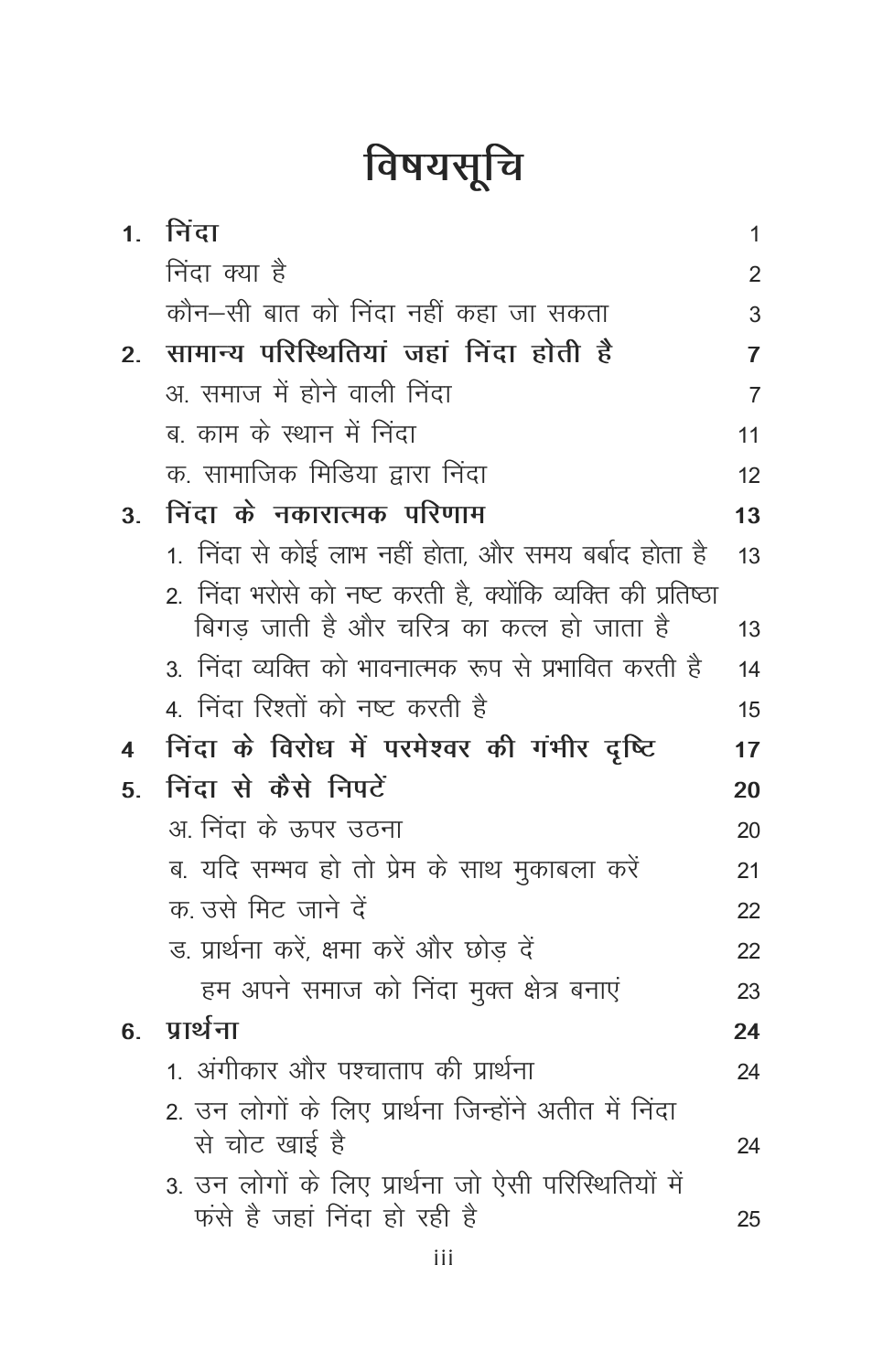# 1

# निदा

बाइबल में, भजन 15 जो कि दाऊद का भजन है, उस व्यक्ति का वर्णन करता है जो परमेश्वर के साथ वार्तालाप कर सकता है, उसकी उपस्थिति में रहता है और परमेश्वर की आराधना करता है।

भजन 15:1-5

'हे परमेश्वर तेरे तम्बू में कौन रहेगा? तेरे पवित्र पर्वत पर कौन बसने पाएगा? 'वह जो खराई से चलता और धर्म के काम करता है. और हृदय से सच बोलता है; 3जो अपनी जीभ से निन्दा नहीं करता और न अपने मित्र की बुराई करता, और न अपने पड़ोसी की निन्दा सुनता है; 'वह जिसकी दृष्टि में निकम्मा मनुष्य तुच्छ है, और जो यहोवा के डरवैयों का आदर करता हैं, जो शपथ खाकर बदलता नहीं चाहे हानि उठाना पड़े; 5जो अपना रुपया ब्याज पर नहीं देता और निर्दोष की हानि करने के लिये घुस नहीं लेता है। जो कोई ऐसी चाल चलता है वह कभी न डगमगाएगा।

इस भजन में, ऐसे व्यक्ति व्यक्ति की कई विशेषताओं पर जोर दिया गया है, परंतू हम तीसरे वचन पर ध्यान देंगे :

<u>भजन 15:3</u>

जो अपनी जीभ से निन्दा नहीं करता और न अपने मित्र की बुराई करता, और न अपने पड़ोसी की निन्दा सूनता है।

भजन 15:3 (न्यू लिविंग अनुवाद) जो लोग निन्दा करने से या अपने पड़ोसी को हानि पहुंचाने से या अपने मित्र की बुराई करने से इन्कार करते हैं।

निंदा, चुगली, दूसरों की बुराई करना उन पापों में से एक है, जिन्हें हम अक्सर हल्का जानते हैं, परंतु वास्तव में उनसे परमेश्वर के साथ हमारे

1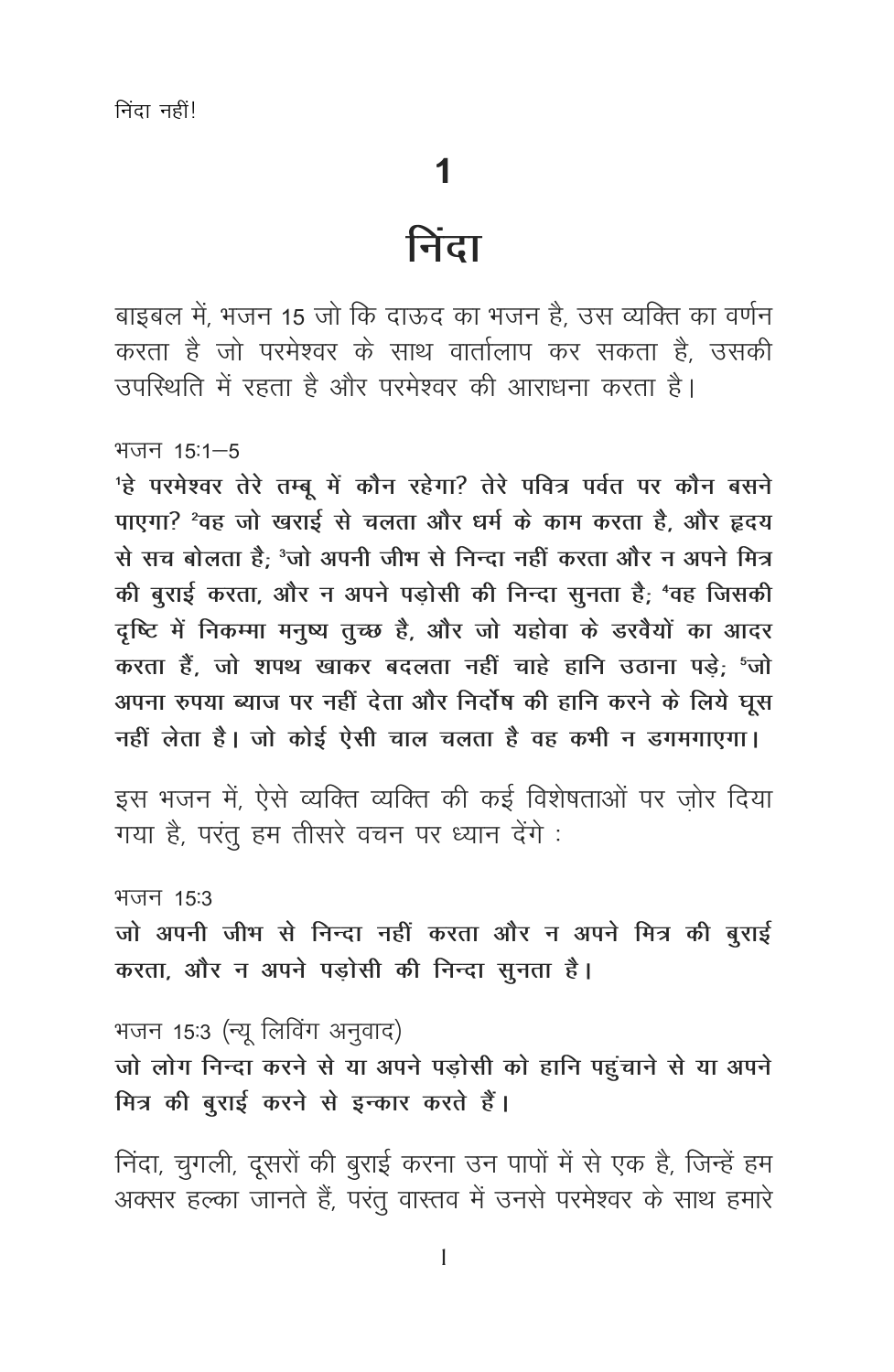रिश्ते पर असर पड़ता है। ये पाप परमेश्वर के साथ हमारे वार्तालाप और आराधना में और उसकी उपस्थिति के हमारे अनुभव में रुकावट लाते हैं।

# निंदा क्या है

'निंदा' शब्द की शब्दकोश में जो परिभाषा दी गई है, वह है "सहज या अनियंत्रित वार्तालाप या अन्य लोगों के विषय में समाचार. जिसमें वे बातें शामिल होती हैं जो सच ही हैं, ऐसा नहीं कहा जा सकता।" (ऑक्सफर्ड अँडवान्सड लर्नर्स डिक्शनरी)। निंदा या गप्प व्यर्थ बकवास या अफवाह होती है, विशेष तौर पर दूसरों के निजी या व्यक्तिगत मामलों के संबंध में। यह दूसरों के विषय में गलत जानकारी फैलाना होता है।

इस पुस्तक में हम निम्नलिखित शब्दों का अदलबदल कर उपयोग करेंगे : गप्प, चुगली, निंदा, पीठ पीछे बोलना, कबवाद, प्रलाप, यद्यपि प्रत्येक के अर्थ में थोड़ा सा फर्क है। एन के जे व्ही में निंदा करने वाले, गप करने वाले, बकवादी के लिए 'चुगलखोर' शब्द का उपयोग किया गया है। हमारी समझ के लिए, हम इनमें से कूछ शब्दों की परिभाषा प्रस्तुत करेंगे, यद्यपि हम उन्हें अदलबदल कर उपयोग करेंगे।

निंदा करना जो व्यक्ति उपस्थित नहीं है उसके पीठ पीछे दुर्भावनापूर्ण बातें कहना है; बचाव का कोई अवसर न देते हुए उसकी प्रतिष्ठा को हानि पहुंचाना है। जैसा कि यह शब्द वर्णन करता है, पीठ पीछे काटना या दंश करना।

पीठ में छूरा भोंकना किसी के साथ मित्रता का बहाना बनाते हुए धोखे से उसके कामों की आलोचना करना।

झूठी निंदा किसी के विषय में झूठा, नकारात्मक, द्वेषपूर्ण और मानहानिकारक बयान या समाचार।

**चुगलखोर** जो दूसरों की समस्याओं को सुलझाने के लिए नहीं, परंतु उनको परेशानी में डालने के लिए उनकी गलतियों के बारें में दूसरों को बताता है।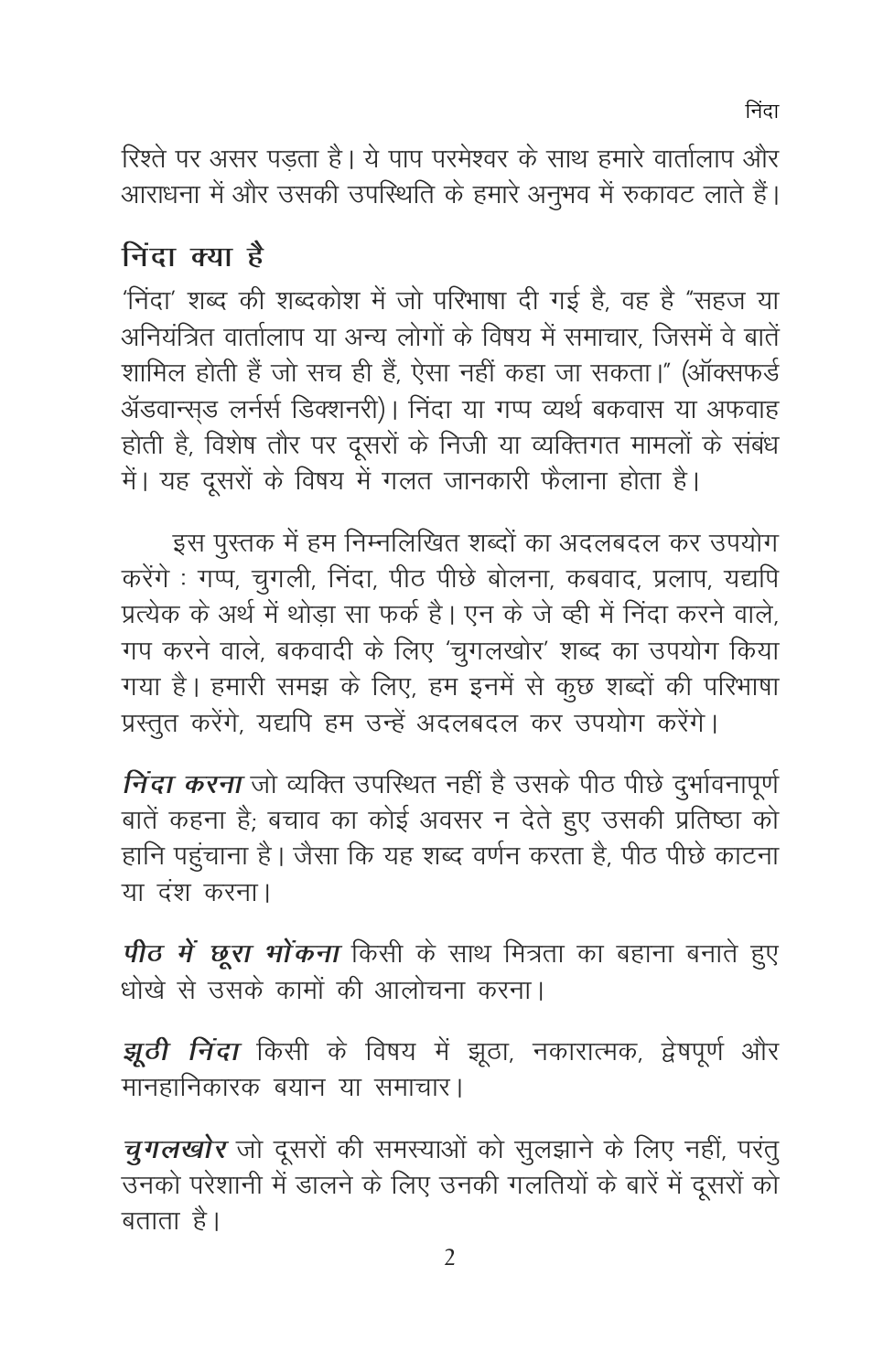पुराने नियम में उसके लोगों के मध्य सामुदायिक जीवन के संबंध निर्देश देते समय. परमेश्वर ने कहा:

निर्गमन 23:1 झूठी बात न फैलाना। अन्यायी साक्षी होकर दृष्ट का साथ न देना।

लैव्यव्यवस्था 19:16अ (न्यू लिविंग अनुवाद) लतरा बनकर अपने लोगों में न फिरा करना।

दुभार्ग्यवश, कुछ ही लोग निंदा या चुगलखोरी का आनंद उठाते हैं और इस कारण उसमें मशगुल रहते हैं। कूछ लोगों के लिए दूसरों की बुराई करना 'स्वादिष्ट भोजन' के समान होता है। वे दुसरों की निंदा करने और उसके विषय में बातें करने से आनंदित होते हैं। उन्हें लगता है कि एक घंटा या उससे अधिक समय बुराई करने में बिताने के बाद, वे सन्तुष्ट हो गए हैं। अफवाहें व्यक्ति के हृदय में डूब जाती है। हम सोचते हैं कि यह बस थोड़ी हृदय को हल्का करने वाली बाद है जो कोई मायने नहीं रखती। परंतु जिस बात के विषय में निंदा की गई है. उसका असर लोगों पर होता है।

नीतिवचन 18:8 (नीतिवचन 26:22 के समान) कानाफ़सी करनेवाले के वचन स्वादिष्ट भोजन की नाई लगते हैं; वे पेट में पच जाते हैं।

# कौनसी बात को निंदा नहीं कहा जा सकता

कभी कभी हमें दूसरों के बारे में बोलना पड़ता है, उनके गुणों के विषय में, कमजोरियों के विषय में बोलना पडता है। परंतु, यदि अच्छे उददेश्य से और बिना ईर्ष्या के किया जाए, तो इन्हें निंदा नहीं कहा जा सकता। कूछ उदाहरणों पर विचार करें।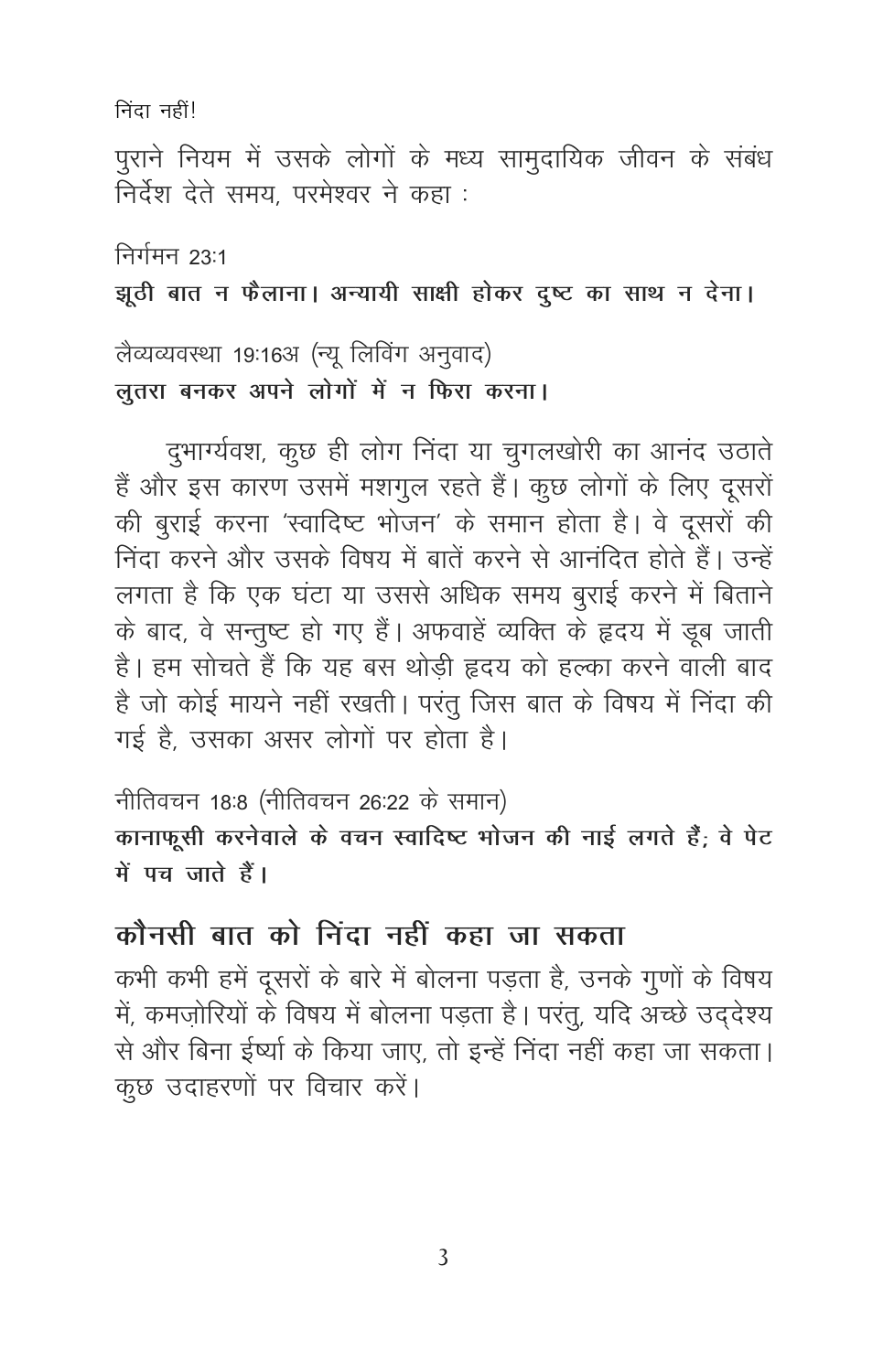# 1. बिना किसी को नीचा दिखाए उसके विषय में सहज बोलना ⁄ उसके बारे में जानकारी देना

उदाहरण के तौर पर, आप किसी के साथ मिलने का अनुभव बांट सकते हैं और बता सकते हैं कि आपका समय अच्छा बिता या नहीं, उस मुलाकात का परिणाम सकारात्मक था या नकारात्मक और आप उससे संबंधित अन्य बातों के विषय में चर्चा करते हैं। ऐसी परिस्थितियों में, आप किसी भी व्यक्ति को नीचा दिखाने का उद्देश्य न रखते हुए ईमानदारी के साथ अपना मूल्यांकन प्रस्तुत करते हैं।

# 2. किसी अनुभव के विषय में बताना जिसमें दूसरे ने क्या कहा या किया यह बताना शामिल है

फिर से, यहां पर आप विस्तारपूर्वक बातें कह सकते हैं, परंतु यह आप उसमें सहभागी लोगों को हानि पहुंचाने के उद्देश्य से नहीं करते।

# 3. व्यक्ति या परिस्थिति का मूल्यांकन या किसी अनुभव का पेशेवर मूल्यांकन

कार्यस्थल की परिस्थितियों में ऐसा नियमित रूप से होता है। उदाहरण के तौर पर, जब आप किसी उम्मीदवार के साक्षात्कार के विषय में रिपोर्ट प्रस्तुत करते हैं, उसके कार्य संपादन का मूल्यांकन करते हैं; मुश्किल परिस्थिति का हल निकालते हैं, आदि। इन संदर्भों में, आप ईमानदारी के साथ बल और कमज़ोरी की, भले और बूरे की चर्चा करते हैं, ताकि वास्तविक चित्र प्रस्तुत किया जा सके।

# 4. किसी मामले का हल ढूंढ़ने का प्रयास करना

ऐसी परिस्थितियों में जहां पर संघर्ष या समस्याएं रही हैं, वहां हम उन घटनाओं और बातों का पुनर्रीक्षण करते हैं जो घटित हुई ताकि उचित निष्कर्ष निकाला जा सके या अगली कार्यवाही के लिए सही निर्णय लिया जा सके। पवित्र शास्त्र हमें ये निर्देश देता है: "यदि तेरा भाई तेरे विरोध में अपराध करे. तो अकेले में जाकर उससे बातचीत करके उसे समझा। यदि वह तेरी सूने, तो तू ने अपने भाई को पा लिया। "और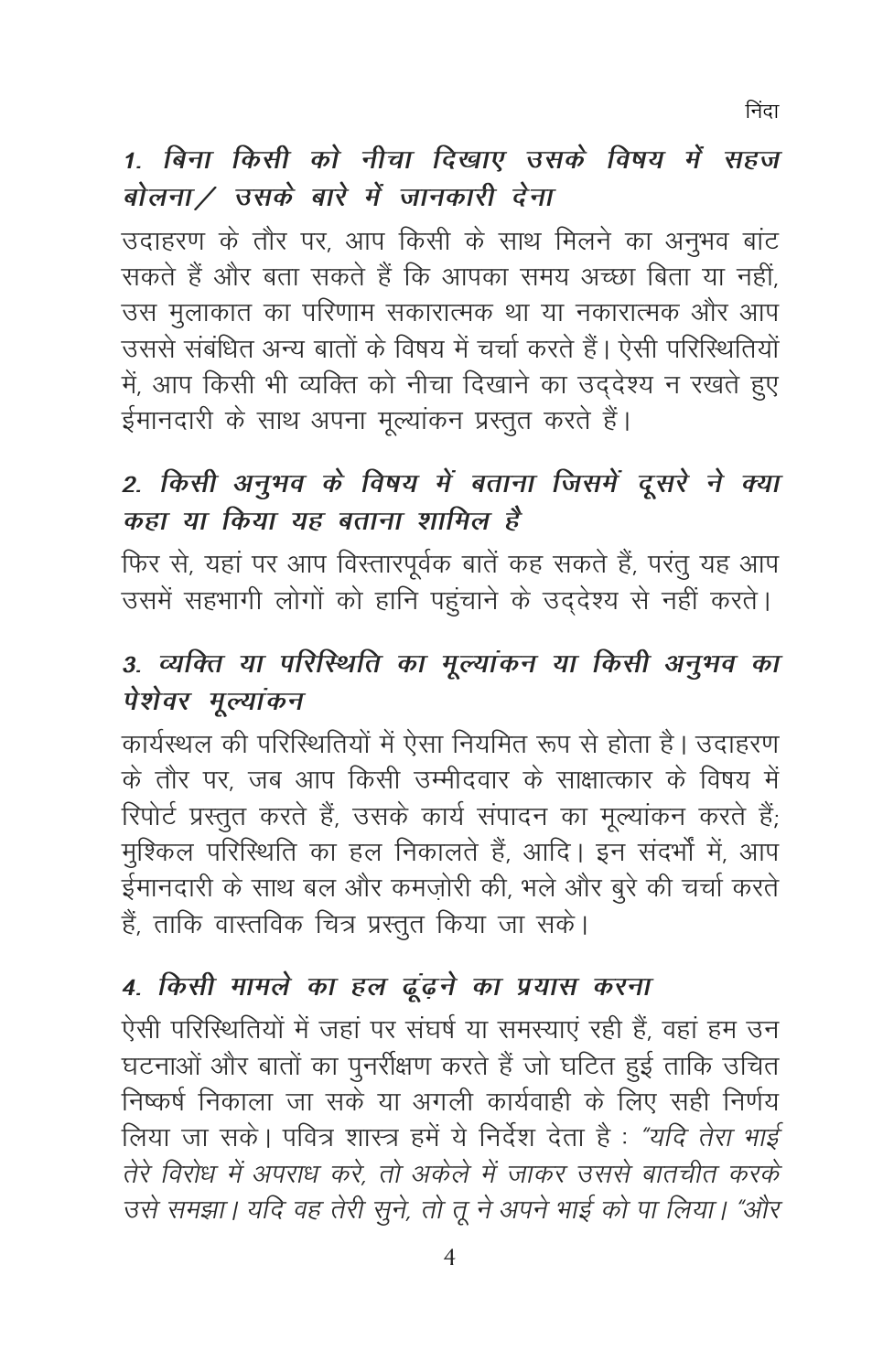यदि वह न सूने, तो एक या दो व्यक्तियों को अपने साथ ले जा, ताकि हर एक बात दो या तीन गवाहों के मुंह से ठहराई जाए। "और यदि वह उनकी भी न माने, तो कलीसिया से कह दे, परन्तु यदि वह कलीसिया की भी न माने, तो तु उसे अन्यजाति और महसूल लेनेवाले के समान जान।" (मत्ती 18:15–17)

# 5. जब हम ऐसे मामले को संबोधित करते हैं जहां पर गलत काम या नैतिक पतन होता है

ऐसी परिस्थितियों में, हमें निश्चित रूप से उन सारे लोगों के साथ जो उसमें सहभागी होते हैं, संबंधित मामले को संबोधित करना पड़ता है, जो गलत हुआ उसके विषय में बोलना पड़ता है और सुधार एवं पुनर्स्थापन का प्रयास करना पड़ता है। जो गलत हुआ उसे छिपाने का हम प्रयास नहीं करते, परंतु हम उस मामले को वैसे ही संबोधित करते हैं जैसे गलातियों की पत्री 6:1 में बताया गया है: "हे *भाइयो, यदि कोई* मनुष्य किसी अपराध में पकड़ा भी जाए, तो तुम जो आत्मिक हो, नम्रता के साथ ऐसे को संभालो, और अपनी भी चौकसी रखो कि तुम भी परीक्षा में न पड़ो।" पाप और गलत काम को कबूल करना होगा और उसके लिए पश्चाताप करना होगा, जैसा कि याकूब 5:16 में बताया गया है : "इसलिए तुम आपस में एक दूसरे के सामने अपने अपने पापों को मान लो; और एक दूसरे के लिए प्रार्थना करो, जिससे चंगे हो जाओ; धर्मी जन की प्रार्थना के प्रभाव से बहुत कुछ हो सकता है।"

6. गलत काम को उजागर करते समय ताकि लोग गुमराह न हों ऐसा समय हो सकता है जब हमें सार्वजनिक तौर पर चिंताजनक विषयों को संबोधित करना पड़ता है और गलत काम और गलत काम करने वालों को उजागर करना पड़ता है। हम ऐसा चेतावनी के उद्देश्य से और दूसरों को बचाने के लिए करते हैं ताकि वे हानि और खतरे से बच सकें। हमारे हृदय गलत करने वालों के प्रति दया और तरस से भरे हैं, फिर भी हम दूसरों की भलाई के लिए उनके गलत कामों को उजागर करते हैं। "और अन्धकार के निष्फल कामों में सहभागी न हो, वरन् उन पर उलाहना दो" (इफिसियों 5:11)।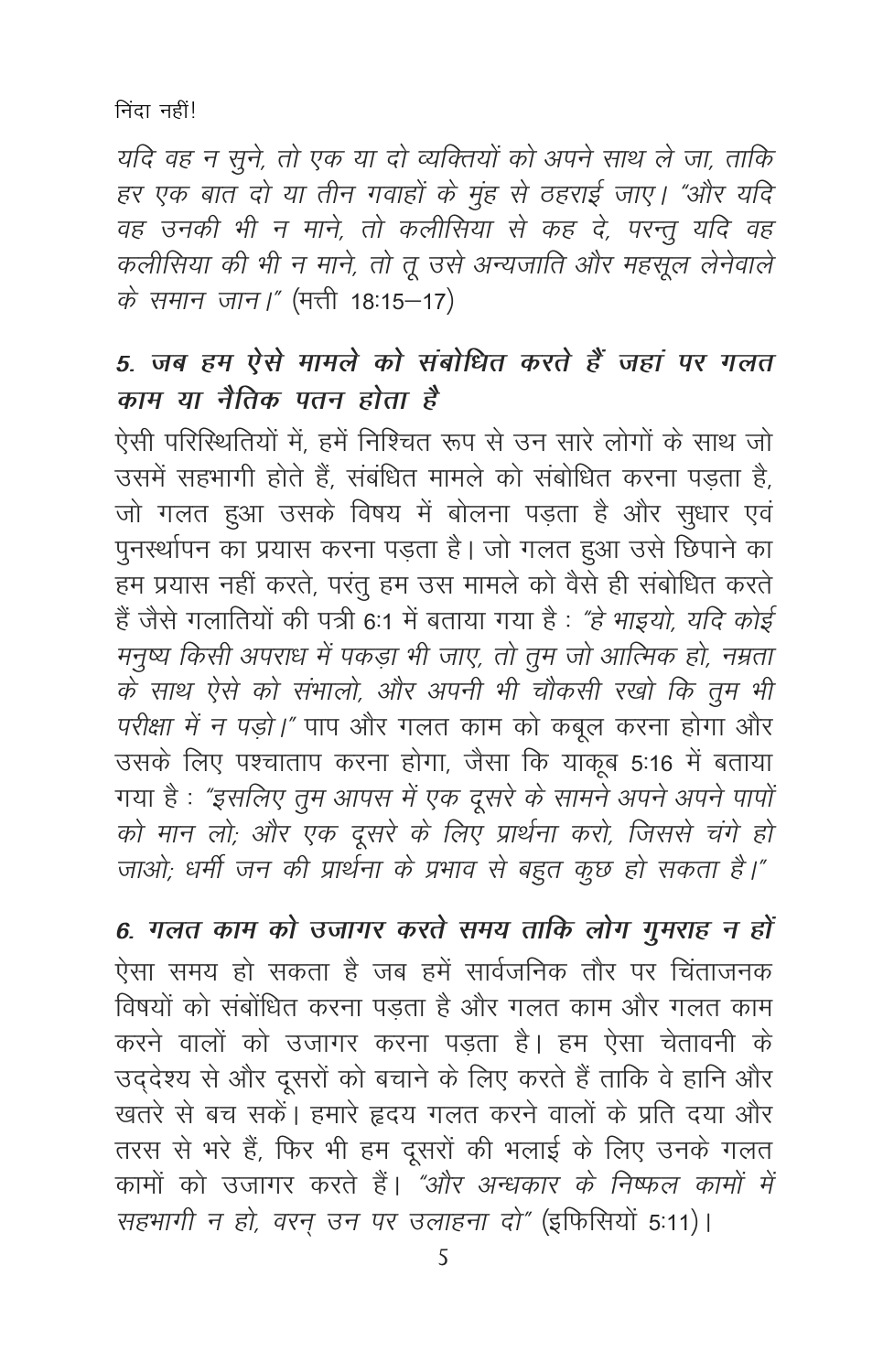निंदा

उपर्युक्त सारी परिस्थितियों में, मुख्य बात यह है कि, "प्रेम से सच्चाई से चलें" (इफिसियों 4:15)।



प्रश्न 1. यदि मैं अपने वार्तालाप का निकटता से परिक्षण करता हूं, तो मैं कितनी बार दूसरों की निंदा करता हूं या उनके बारे में बूरा बोलता हं?

> □कभी कभी □शायद ही  $\Box$ अक्सर  $\Box$ प्रायः

प्रश्न 2. मैं कितनी बार दूसरों के विषय में लोगों को निंदा करते हुए सुनना पसंद करता हूं, और उस निंदा को रोकने का प्रयास नहीं करता या उसे न सूनते हुए बाहर नहीं चला जाता? □प्रायः □कभी कभी □शायद ही  $\Box$ अक्सर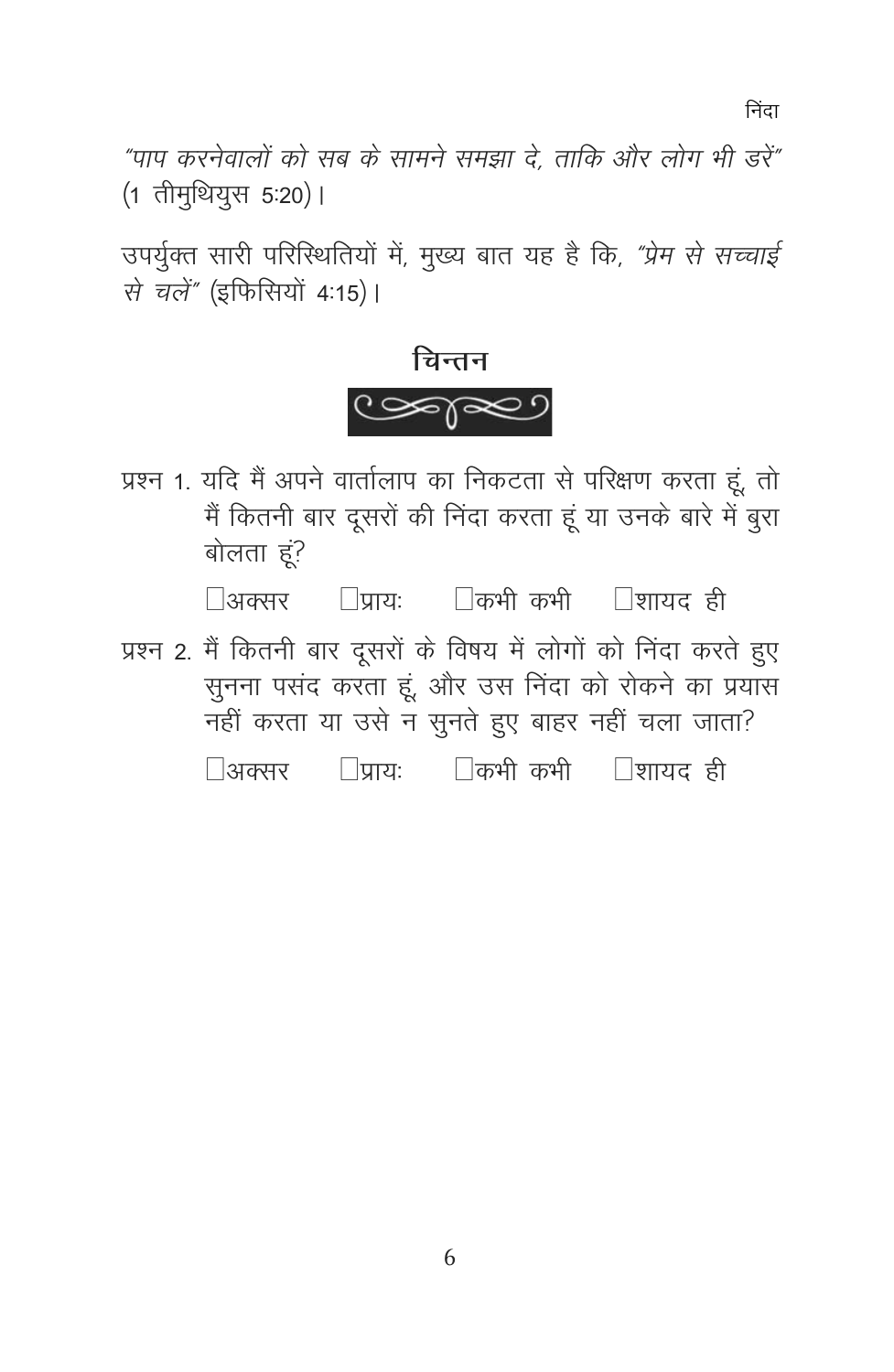# सामान्य परिस्थितिया जहां निंदा होती है

हम कुछ सामान्य परिस्थितियों के विषय में सोचेंगे जहां हमें निंदा का सामना करना पडता है।

# असमाज में होने वाली निंदा

सामान्य तौर पर विभिन्न कारणों से जो समाज आपस में जूड़ा होता है, उनके मध्य 'समाचार' तब फैलता है। जब लोग आपस में बातें करते हैं। हमारे पास एक साथ रहने वाले समुदाय, सामाजिक समुदाय, और कई होते हैं। स्थानीय कलीसिया भी एक समाज है, जहां कई लोग प्रभु यीशू मसीह में हमारे विश्वास और संगति के कारण एक दूसरे से जुड़े होते हैं।

किसी भी समाज में, एक दूसरे के साथ सूचना या जानकारी बांटी जाती है। यह महत्वपूर्ण है और उसके लाभ भी है।

उदाहरण के तौर पर, स्थानीय कलीसियाई समाज के विषय में बाइबल हमें बताती है:

रोमियों 12:15

आनन्द करनेवालों के साथ आनन्द करो, और रोनेवालों के साथ रोओ।

1 कूरिन्थियों 12:26 इसलिए यदि एक अंग दुःख पाता है, तो सब अंग उसके साथ दुःख पाते हैं; और यदि एक अंग की बडाई होती है, तो उसके साथ सब अंग आनन्द मनाते हैं।

यदि यह संभव हो ऐसा आप चाहते हैं, तो इसका अर्थ यह है कि हमें जानना है कि एक दूसरे के जीवनों में क्या हो रहा है – भला और बुरा। इसलिए हम इन बातों में एक साथ आनंद मनाते हैं, हम रोते हैं,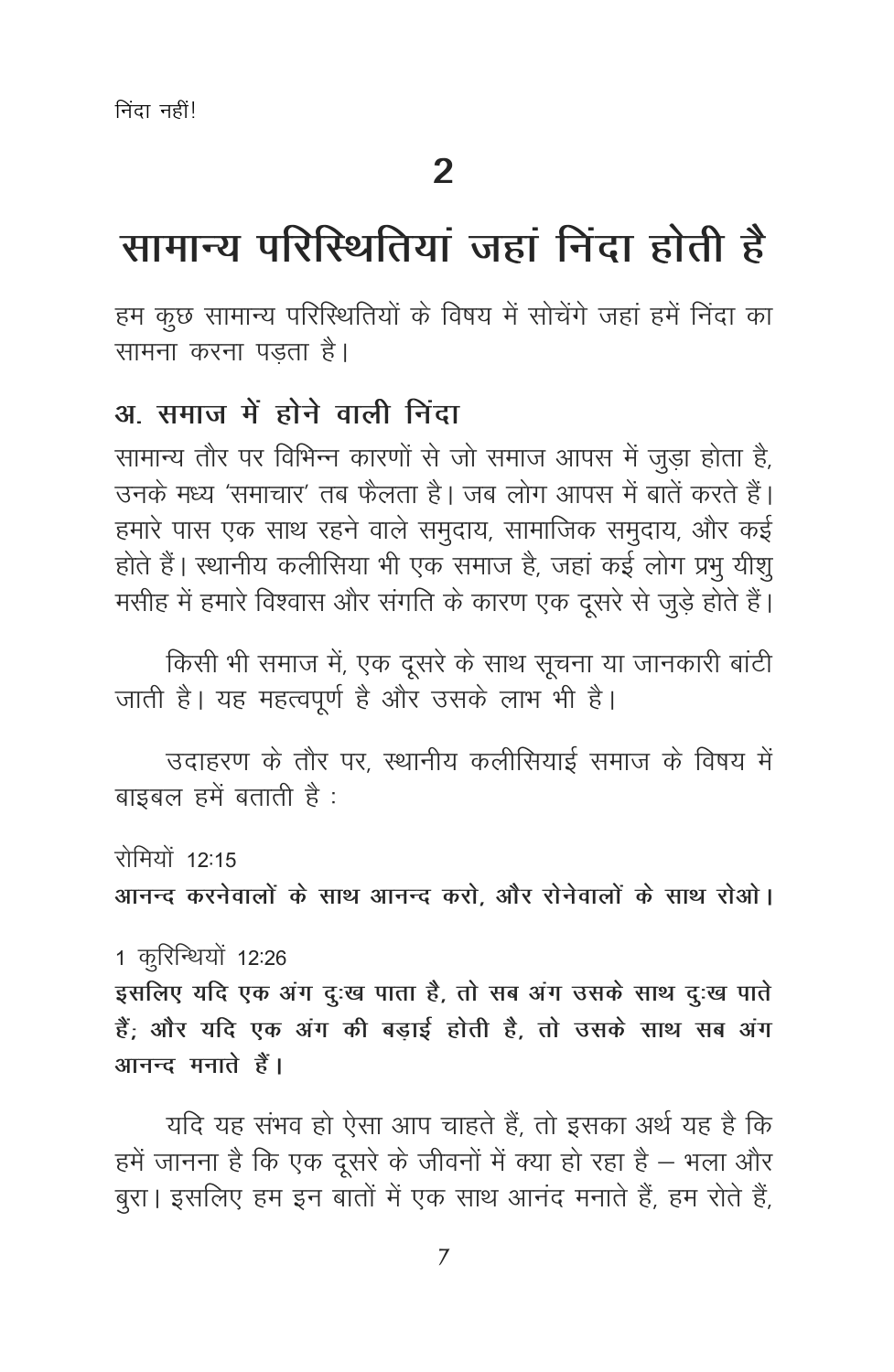सामान्य परिस्थितियां जहां निंदा होती है

हम दुख उठाते हैं, हम एक दूसरे का आदर करते हैं और एक साथ यात्रा करते हैं। हम एक साथ जीवन बांटते हैं। परंतु इस प्रकार के समाचार का बांटना आदरयुक्त तरीके से होना चाहिए, निंदा न करते हुए, पीठ पीछे चुगली न करते हुए, बुराई न करते हुए, पीठ में छूरा न भोंकते हुए।

दिलचस्प बात यह है कि, हम कई पत्रियों में पाते हैं कि स्थानीय कलीसिया या विश्वासियों के स्थानीय समुदाय के संबंध में हम निंदा और व्यर्थ बकवाद की समस्या को संबोधित किए जाते हुए देखते हैं।

कुरिन्थूस की कलीसिया को, जहां पर पौलुस को यौन अनैतिकता की समस्या के विषय में बोलना पड़ा और कलीसिया को पश्चाताप के लिए बुलावा देना पड़ा, वहां प्रेरित पौलुस को अत्यधिक चिंता है कि जब वह उन्हें भेंट देगा, तब वह लोगों को "बुराई और चुगली" करता हुआ पाएगा।

2 कुरिन्थियों 12:20

क्योंकि मुझे डर है, कही ऐसा न हो कि मैं आकर जैसे चाहता हूं, वैसे तुम्हें न पाऊं; और मुझे भी जैसे तुम नहीं चाहते वैसा ही पाओ, कि तुममें झगडा, डाह, क्रोध, विरोध, ईर्ष्या, चुगली, अभिमान और बखेड़े हो।

इफिसूस की कलीसिया की देखरेख करने वाले तीमुथियुस को पत्र लिखते समय पौलूस युवा विधवाओं के विषय में बताता है और यह सामान्य रूप से सभी के लिए लागू है, कि जब वे आलसी बन जाती है, तब वे गप लड़ाने लगती है, दूसरों के कामों में दखल देती है, और ऐसी बातें करती है जो उन्हें नहीं करना चाहिए।

1 तीमुथियुस 5:13

और इसके साथ ही साथ वे घर घर फिरकर आलसी होना सीखती हैं, और केवल आलसी नहीं. पर बकबक करती रहती और औरों के काम में हाथ भी डालती हैं और अनूचित बातें बोलती हैं।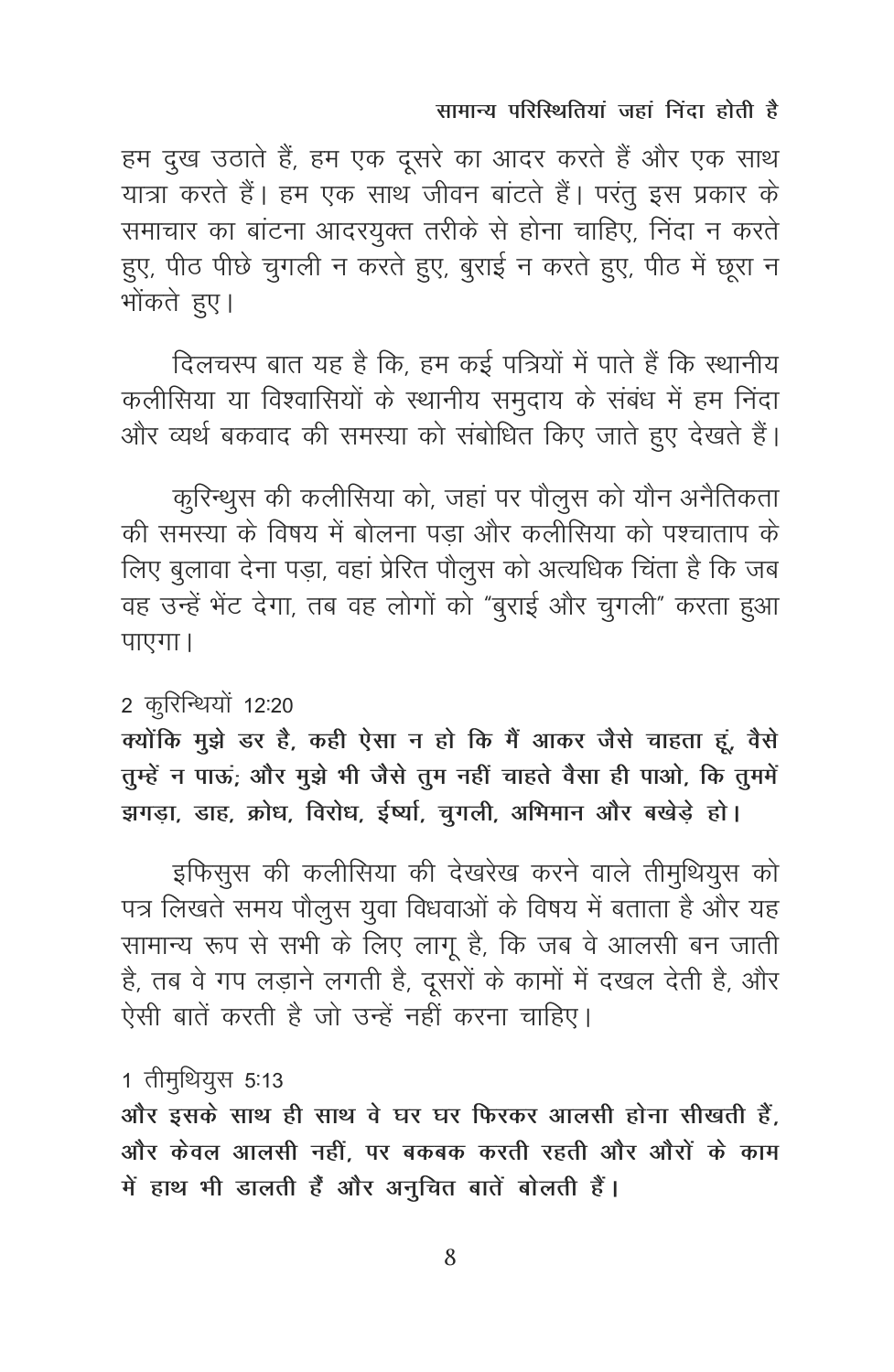उसी तरह थिरसलुनीकियों के विश्वासियों को लिखते समय पौलुस उन लोगों को उलाहना देता है जो दूसरों के कामों में दखल देते हैं, बकबक करते हैं। इसमें अन्य लोगों की निंदा करना और उनके विषय में भली बुरी बातें कहना शामिल है। पौलूस इन लोगों से कहता है कि वे काम करें।

### 2 थिस्सलूनीकियों 3:11,12

हम सुनते हैं कि कितने लोग तुम्हारे बीच में अनुचित चाल चलते हैं; और कुछ काम नहीं करते, परंतु औरों के काम में हाथ डाला करते हैं। ऐसों को हम प्रभू यीशू मसीह में आज्ञा देते और समझाते हैं, कि चुपचाप काम करके अपनी ही रोटी खाया करें।

स्थानीय कलीसियाई समुदायों में, निंदा एक तरह से आत्मिक रीति से होती है। मंडली के सदस्य और कलीसिया के अगुवे (अर्थात पासबान, आदि भी) निंदा करते हैं और अफवाह फैलाते हैं। यहां पर कूछ तरीके .<br>हैं जिससे निंदा स्थानीय कलीसियाई समुदायों में फैलती है :

1. प्रार्थना निवेदन : वार्तालाप इस प्रकार के अत्यंत आत्मिक बयानों से आरंभ होता है : "ओह, हमें सचमुच फलाना फलाना व्यक्ति के लिए प्रार्थना करने की जरूरत है।" और बाकी का वार्तालाप उस व्यक्ति के विषय में सारी घिनौनी बातें और निंदा होती है, और उसका अंत "इस बात को प्रार्थना में रखें" जैसी बातों से होता है। हम इस प्रार्थना निवेदन का उपयोग जिसे वास्तव में निंदा कहा जा सकता है उसे छिपाने के मोहरे के रूप में करते हैं। इसे बंद होना चाहिए। हम इससे दूर रहने का फैसला करें।

2. पासबान द्वारा परामर्श और मेन्टरिंग : पासबान और आत्मिक अगूवों के रूप में लोग हमारे पास आत्मिक सहायता पाने आते हैं : ऐसा करते समय, अक्सर वे अपने व्यक्तिगत संघर्ष, असफताओं और अन्य बातों को बांटते हैं, जो वे दूसरों के साथ अक्सर नहीं कर सकते। ऐसा वे विश्वास और पूर्ण भरोसे के साथ करते हैं। परंतू, कई पासबान और आत्मिक अगूवे अपने हमेशा के वार्तालाप में उस व्यक्ति के विषय में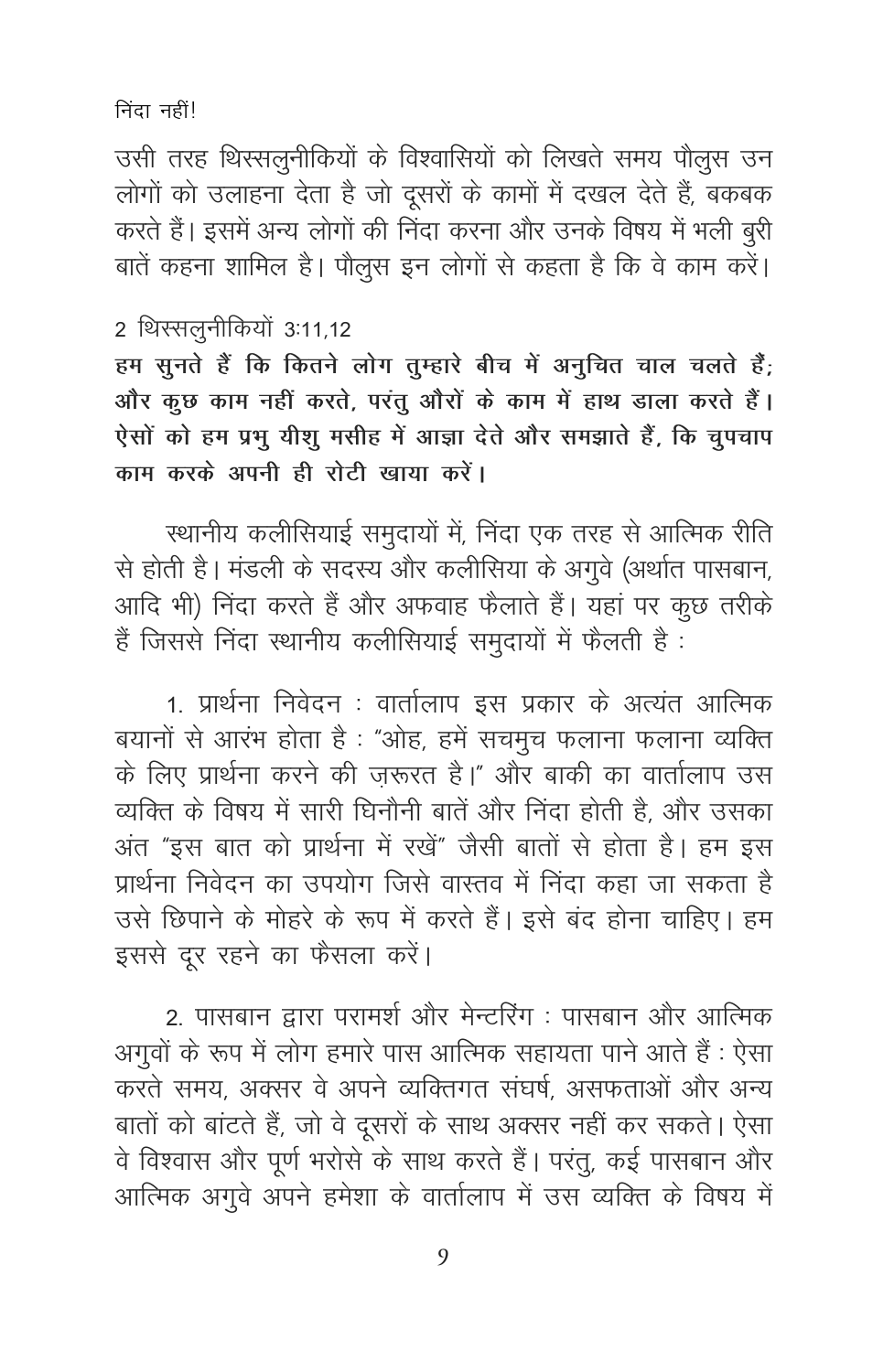सामान्य परिस्थितियां जहां निंदा होती है

निजी जानकारी को प्रगट करके उनके विश्वास को तोड़ देते हैं। यह निंदा के अलावा और कुछ नहीं है, भले ही आत्मिक अगुवे द्वारा की गई है! इसे रोकने की जरूरत है। जो भरोसे के साथ बताया गया है, वह गोपनीय बना रहे।

3. कोट टेल असोशिएशन (प्रतिष्ठित लोगों को सहारा लेकर अपनी प्रतिष्ठा बनाने की कोशिश करने वाले) : कभी कभी लोग अपने से अधिक सफल लोगों का सहारा लेते हैं उदाहरण के तौर पर सिनियर पासबान या अगूवा और दूसरों को यह बताने की कोशिश करते हैं कि वे ऐसे लोगों से निकट संबंध रखते हैं। ऐसे किसी व्यक्ति के विषय में जिसकी उपलब्धियों का सहारा वे लेना चाहते हैं. उनके बारे में कूछ निजी और व्यक्तिगत जानकारी देकर वे ऐसा करते हैं। अर्थात, अन्य लोग इससे प्रभावित होते हैं और सोचते हैं कि यह व्यक्ति जो इस प्रकार की अंदरूनी बातें जानता है, उस सीनियर पासबान या अगुवे के करीब होना चाहिए। यदि आप सीनियर पासबान या अगुवे के वास्तव में सच्चे मित्र है और उनसे निकट से जुड़े हैं, तो आप उनका सहारा लेकर ये सब नहीं करना चाहेंगे। आप खुद के लिए उनके सम्मान को उधार लेना नहीं चाहेंगे। आप उनके निजी मामलों का सार्वजनिक रूप से उल्लेख करने से पहले सावधान रहेंगे।

4. समस्याएं न सूलझाते हुए दोष लगाना : लोग गलतियां करते हैं। फिर भी, समाज में, संघर्ष इसलिए उत्पन्न होते हैं क्योंकि कही पर किसी ने गलती की, कूछ गलत किया या किसी मामले को अनुचित रूप से निपटाया। अक्सर होता यह है कि जिस पक्ष ने चोट खाई है, वह उस बुराई के विषय में जो लोगों के साथ की गई है, यहां वहां बोलते फिरता है, जो अप्रत्यक्ष रूप से गलती करने वाले व्यक्ति की बदनामी करने वाला अभियान साबित होता है। वह निंदा बन जाता है. क्योंकि उस जानकारी को दूसरों तक पहुंचाते समय उसमें और लोग शामिल हो जाते हैं। इससे समाज में विभाजन और कलह बढता है, और उस समस्या को वास्तव में संबोधित नहीं किया जाता या उसका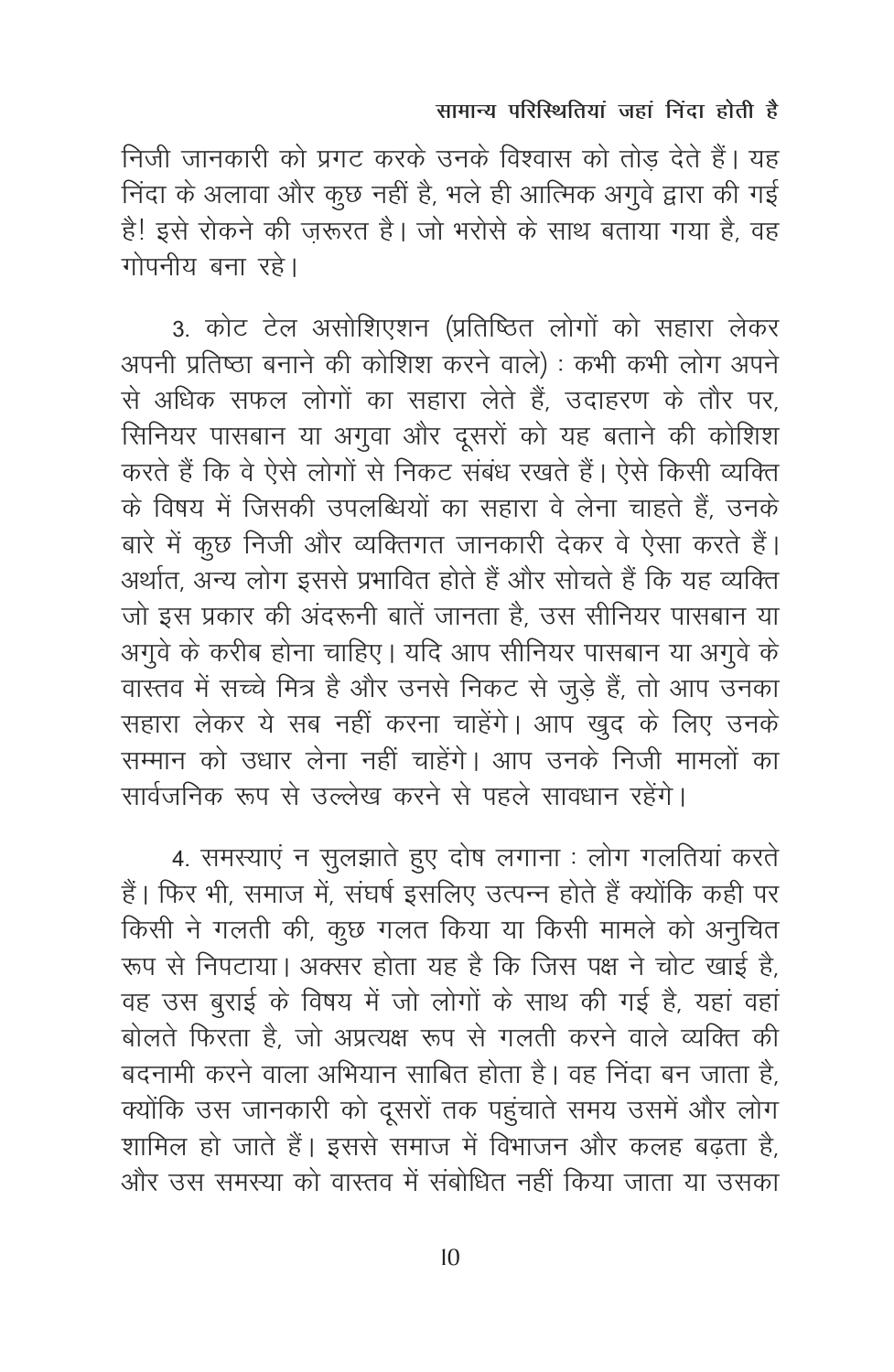हल नहीं किया जाता। दुसरी ओर, पवित्रशास्त्र हमें सिखाता है कि ऐसी परिस्थितियों में क्या किया जाना चाहिए:

मत्ती 18:15-17

15"यदि तेरा भाई तेरे विरोध में अपराध करे, तो अकेले में जाकर उससे बातचीत करके उसे समझा। यदि वह तेरी सूने, तो तू ने अपने भाई को पा लिया। <sup>16</sup> और यदि वह न सूने, तो एक या दो व्यक्तियों को अपने साथ ले जा, ताकि हर एक बात दो या तीन गवाहों के मुंह से ठहराई जाए। <sup>17</sup> और यदि वह उनकी भी न माने, तो कलीसिया से कह दे, परन्तू यदि वह कलीसिया की भी न माने, तो तु उसे अन्यजाति और महसुल लेनेवाले के समान जान।

समस्या को सुलझाने के बजाए सार्वजनिक तौर पर, लोगों के दोष दिखाने के बजाए, हमें पवित्र शास्त्र के अनुसार चलना चाहिए और क्षमा, सुधार और चंगाई लाने का प्रयास करना चाहिए। स्थानीय कलीसियाई समुदाय के संदर्भ में कहीं गई कई बातें अन्य समुदायों को भी लाग की जा सकती हैं।

निंदा करने वाला समुदाय अन्ततः खुद ही का नाश करता है।

गलातियों 5:15

परंतु यदि तुम एक दूसरे को दांत से काटते और फाड़ खाते हो, तो चौकस रहो कि एक दूसरे का सत्यानाश न कर दो।

## ब काम के स्थान पर निंदा

हममें से कई लोग अपने जीवन का मुख्य भाग कार्यस्थल पर बिताते हैं। हम सप्ताह के पांच से छः दिन काम पर होते हैं, और हर सप्ताह हमारा एक चौथाई समय कार्यस्थल पर व्यय करते हैं। दुर्भाग्यवश, काम के स्थान पर कई लोग निंदा, चुगली, बुराई, पीठ में छूरा भोपना आदि बातों में लगे रहते हैं। ऐसा वे अपने बॉस, साथियों, या उन लोगों के विषय में करते हैं जिनके साथ उन्हें काम करना है। वे निंदा में लगे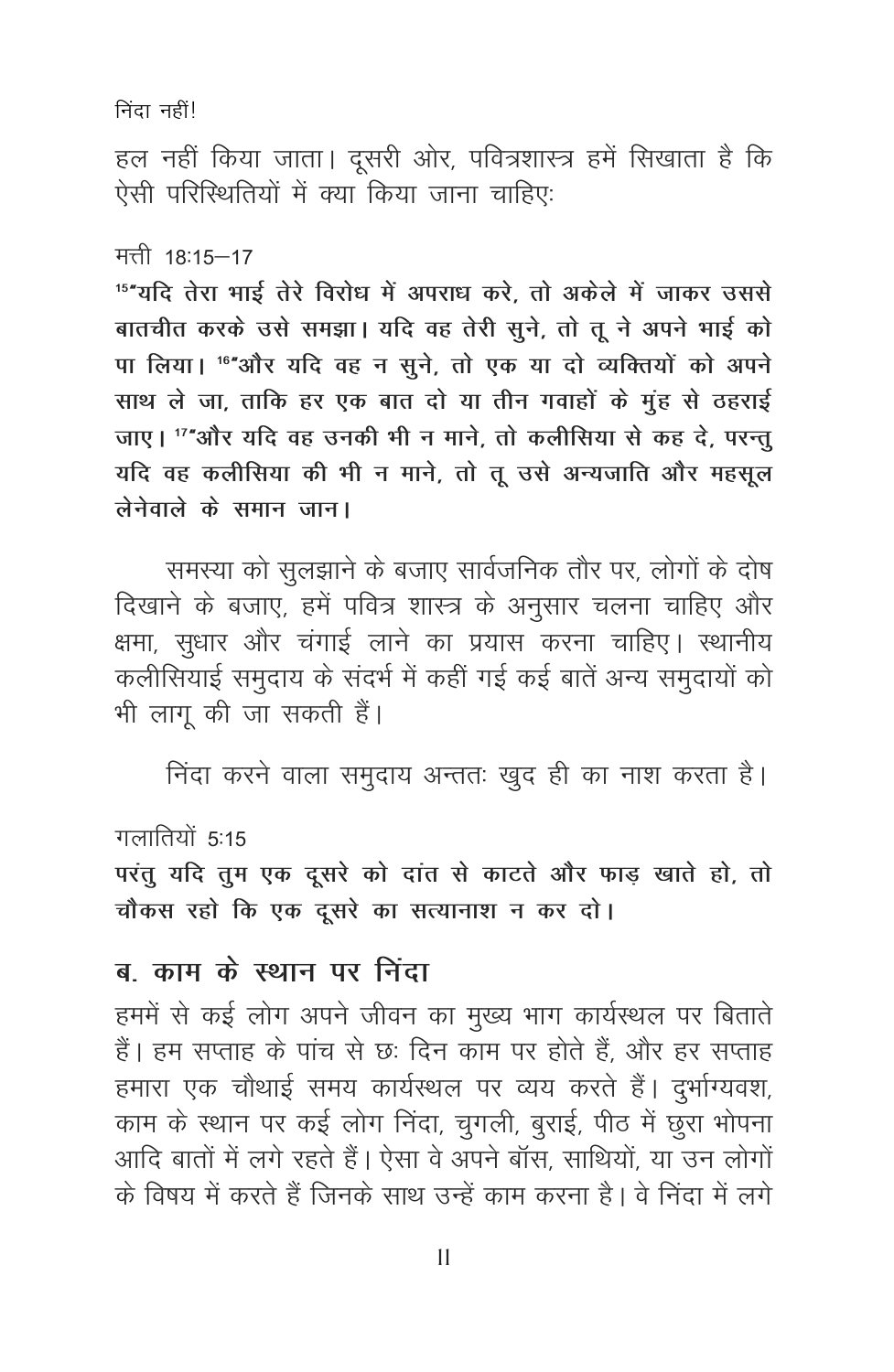सामान्य परिस्थितियां जहां निंदा होती है

रहते हैं. और अपने साथियों के साथ ऐसी किसी बात के विषय में बोलते हैं जो किसी और के द्वारा की गई है, और इस प्रकार उसकी प्रतिष्ठा आदि को आंच पहुंचाते हैं।

कार्यस्थल पर निंदा के परिणामस्वरूप कार्यस्थल का वातावरण अस्वस्थ हो जाता है। उससे लोगों पर भावनात्मक असर भी होता है और व्यक्तिगत या टीम की कार्यक्षमता में बाधा पड़ती है। अन्ततः कार्यस्थल का वातावरण इतना निंदनीय हो जाता है कि अक्सर अच्छे लोग उस स्थान को छोड़कर कही और नौकरी खोजने लगते हैं। वे इसलिए नहीं छोड़ते कि वहां का वेतन अच्छा नहीं था या काम उत्साहवर्धक नहीं था, परंतु अक्सर कार्यस्थल का वातावरण निंदा करने वाले और अफवाह फैलाने वाले कूछ लोगों के कारण निराशाजनक था। अच्छे लोग जो अपने काम पर ध्यान देना चाहते हैं, सचमुच अपना समय और बल निंदा से लड़ने में और अफवाह की आग बुझाने में नहीं खर्च करना चाहते। उनके पास करने के लिए बेहतर काम होते हैं।

# क सामाजिक मिडिया द्वारा निंदा

सामाजिक मिडिया या संचार माध्यम ने भी निंदा फैलाने में और तेजी से काम किया है। कूछ ही मिनिटों में, हानिकारक निंदा और अफवाह एक बटन के दबाते ही ऑनलाईन फैल जाती है। ऑनलाईन पोस्ट किए गए एक मात्र लेख के माध्यम से व्यक्ति की प्रतिष्ठा दांव पर लग जाती है।



प्रश्न : क्या आप समाज, कार्यस्थल या सामाजिक संचार माध्यम की निंदा का शिकार बने हैं? इससे आप कैसे प्रभावित हुए थे? आपने उसका मुकाबला कैसे किया? पीछे मुड़कर देखने पर क्या आप बता सकते हैं कि आप उस परिस्थिति से कैसे अलग रीति से निपट सकते थे?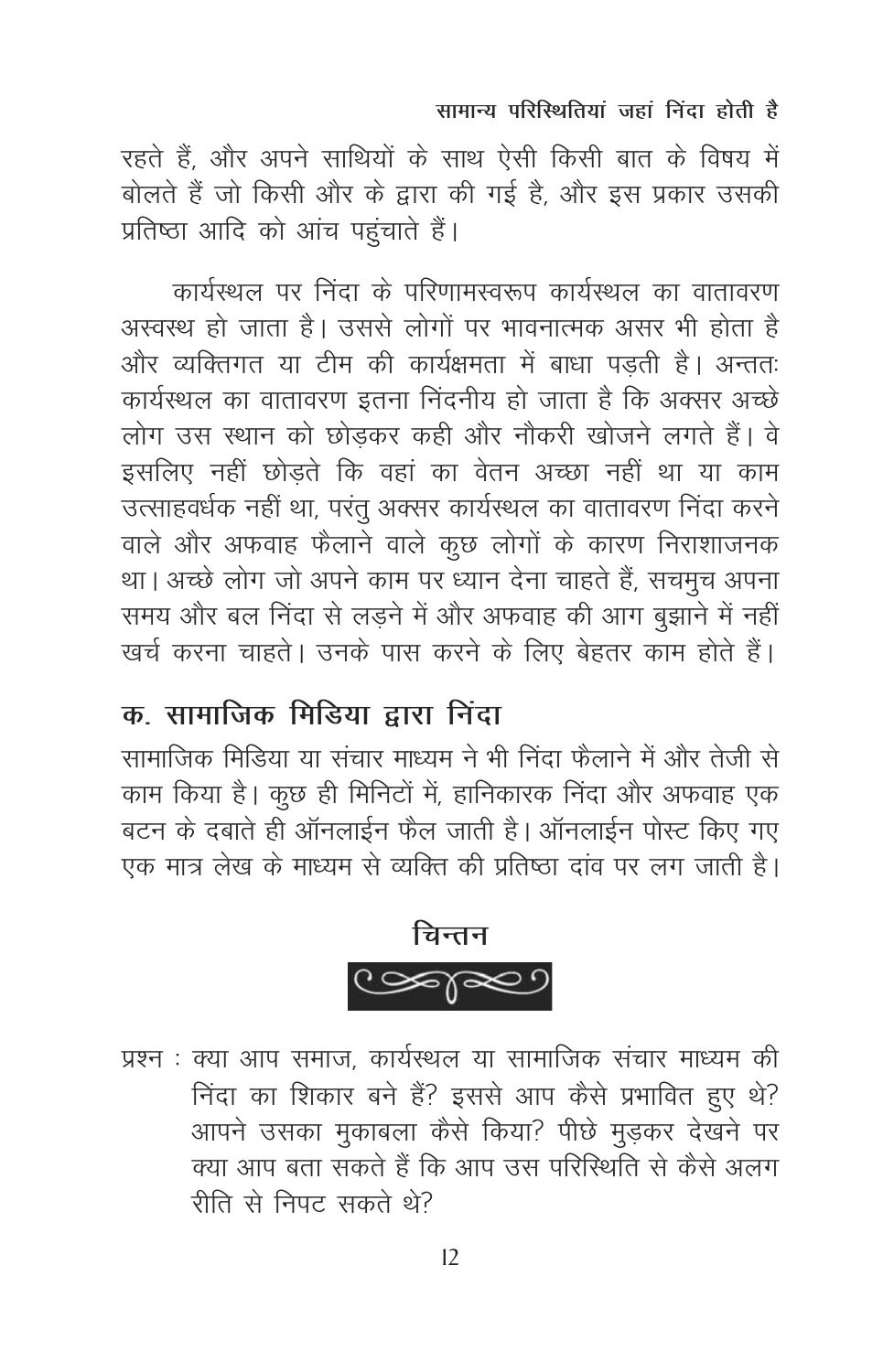# निंदा के नकारात्मक परिणाम

निंदा हिंसा के कुछ अन्य कामों के समान घिनौना अपराध नहीं दिखाई देता, फिर भी हम में से कई लोग उन गंभीर नकारात्मक परिणाम को नहीं पहचानते जो हम पर निंदा के द्वारा होता है। हमने पहले ही निंदा के कुछ नकारात्मक परिणामों को निवेदन किया है, और अब हम इस अध्याय में कूछ और परिणामों पर विचार करेंगे।

1. निंदा से कोई लाभ नहीं होता, और समय बर्बाद होता है। कभी कभी लोग निंदा में व्यस्त होकर घंटों बर्बाद कर देते हैं। इसलिए इसे व्यर्थ बकवाद कहा गया है। यह पूर्णरूप से लाभरहित है। इससे न केवल समय बर्बाद होता है. बल्कि अक्सर जो लोग निंदा करते हैं वे काफी भावनात्मक बल भी खर्च करते हैं और उसके अंत में थका हुआ महसूस करते हैं।

कभी कभी लोग चिकित्सा के तौर पर निंदा में लगे रहते हैं. वे अपने मन के बोझ को हलका करते हैं या अपनी भावनाओं को दूसरों के सामने व्यक्त करते हैं, विशेष तौर पर मूश्किल समयों से जाते समय। हम निश्चित रूप से अपनी चुनौतियों को बोलने और दूसरों के साथ बांटने से सहमत होते हैं, परंतू, हमें सही लोगों के साथ बात करना चाहिए और दूसरे व्यक्ति को हानि न पहुंचाते हुए स्वस्थ तरीके से करना चाहिए, और उस समस्या का हल निकालने के प्रयास में ऐसा करना चाहिए।

2. निंदा भरोसे को नष्ट करती है, क्योंकि व्यक्ति की प्रतिष्ठा बिगड जाती है और चरित्र का कत्ल हो जाता है। जिसकी निंदा होती है उसे खुद के बारे में समझाने का अवसर नहीं मिलता, उसका कत्ल होता है और उसकी प्रतिष्ठा नष्ट हो जाती है। एक क्षण में, जो लोग झूठी जानकारी सूनते हैं उस व्यक्ति के चरित्र के विषय में एक निष्कर्ष तक पहुंचते हैं, वे उस व्यक्ति के विषय में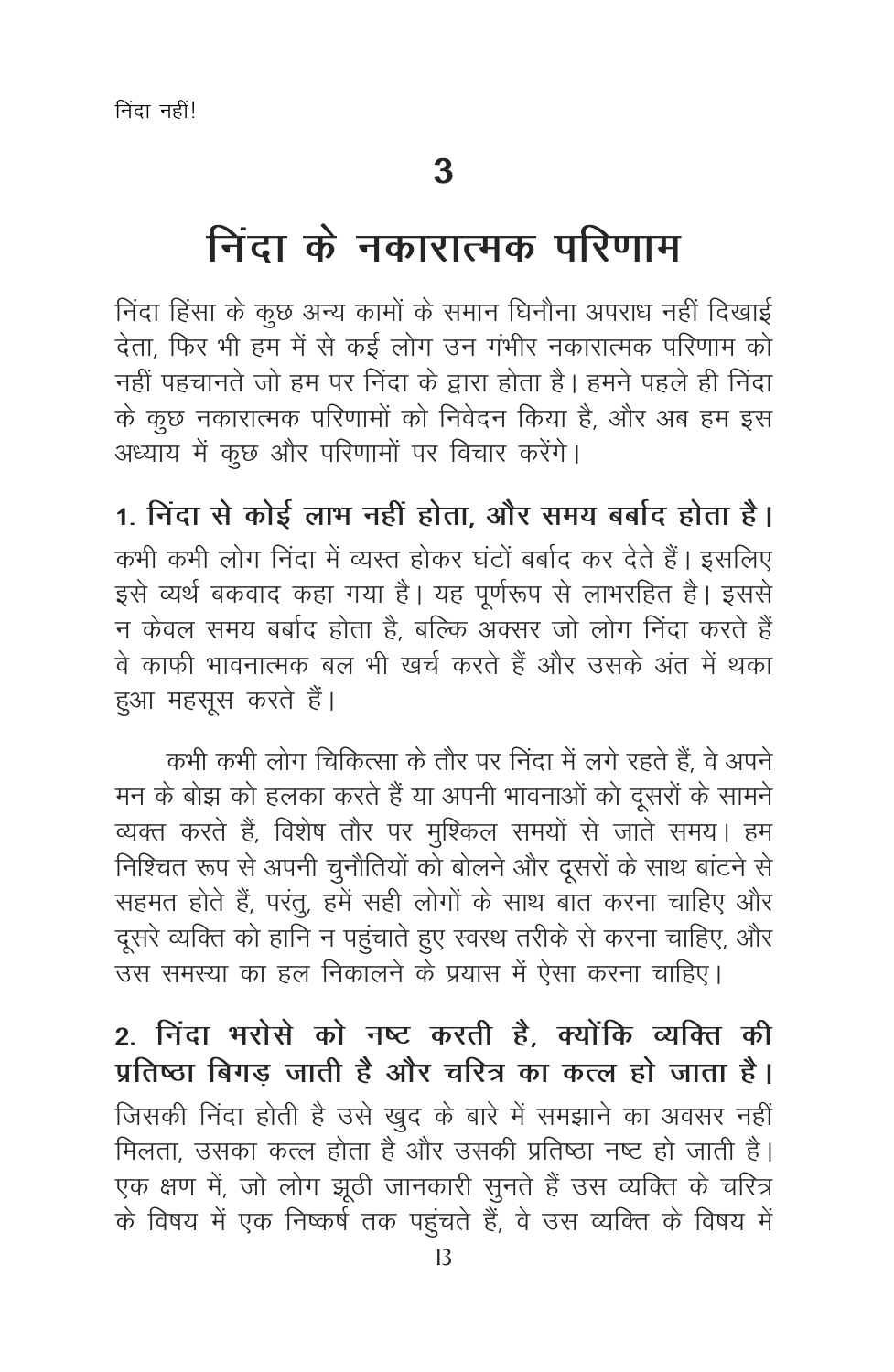### निंदा के नकारात्मक परिणाम

गलत मन बना सकते हैं और उस व्यक्ति पर भरोसा खो देते हैं। वह व्यक्ति कौन है इस विषय में गलत चित्र बना लेते हैं क्योंकि निंदा के द्वारा वह गलत जानकारी हासिल कर लेता है।

नीतिवचन 11:13

# 13जो लूतराई करता फिरता वह भेद प्रगट करता है, परन्तु विश्वासयोग्य मनष्य बात को छिपा रखता है।

यदि आप विश्वासयोग्य मित्र हैं तो आप अपने मित्र के पक्ष में खुड़े रहने का प्रयास करेंगे और उसे अपमानित करने या उसे बर्बाद करने के लिए उसकी असफलताओं का ढोल नहीं पीटते फिरेंगे। कभी कभी बड़ा आश्चर्य होता है कि हम किसी से पहली बार मिलते हैं और ऐसा दिखाई देता है कि वह आपके विषय में पहले ही सून चुका है और दुर्भाग्यवश जो कुछ उसने सुना है, वह सब नकारात्मक होता है। निंदा आपसे पहले ही पहुंच गई और आपके वहां जाने से पहले ही आपकी बदनामी कर चुकी और आपका नाम खराब कर चुकी। अब आपके सामने एक बड़ा काम है, आपको पहचानने और आप वास्तव में कौन हैं इसका ताजा मृत्यांकन करने में उस व्यक्ति की सहायता करना। कभी कभी इसे पूरा करने का विचार करना भी अत्यंत निरूत्साहित करने वाला होता है।

3 निंदा व्यक्ति को भावनात्मक रूप से प्रभावित करती है गलत जानकारी जो निंदा के माध्यम से आग की तरह फैलती है. भावनाओं पर असर करती है जिससे व्यक्ति में चिंता और निरुत्साह उत्पन्न होता है।

नीतिवचन 25:18 18जो किसी के विरुद्ध झूठी साक्षी देता है, वह मानो हथौड़ा और तलवार और पैना तीर है।

### नीतिवचन 25:18

18 दूसरों के विषय में झूठी बातें बताना उन्हें मानो कूल्हाडी से मारने, तलवार से घायल करने, या पैने तीर से बेधने के समान होता है।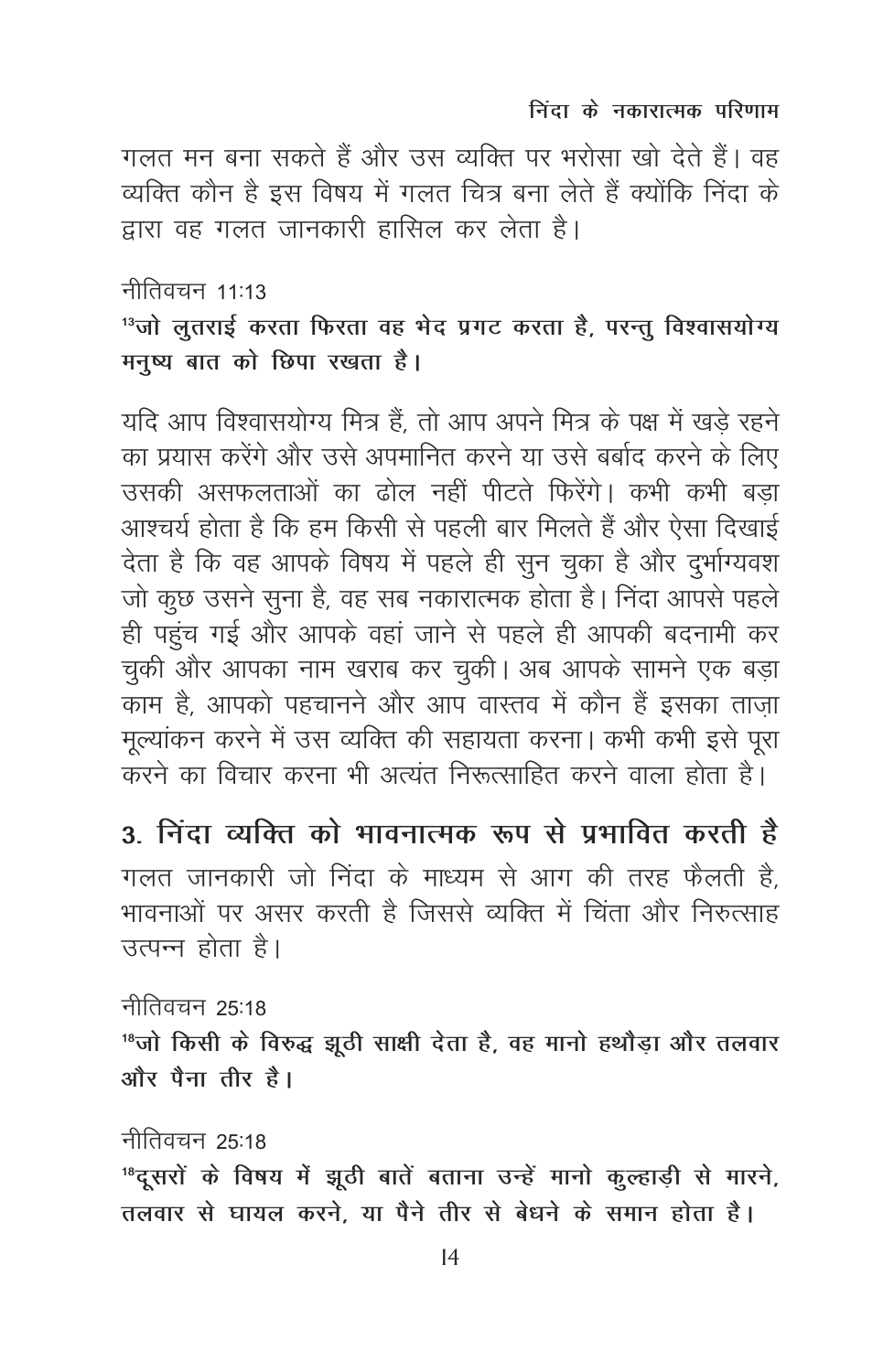उदाहरण के तौर पर, काम के स्थान में, जब सच्चाई क्या है और क्या नहीं है इस विषय में स्पष्ट जानकारी के बिना जब अफवाह फैलने लगती है. तब कर्मचारी निराश हो सकते हैं। इससे कामकाज के स्थान पर अस्वस्थ वातावरण तैयार हो जाता है और अच्छे कर्मचारी वहां से छोड़कर जाना चाहेंगे।

व्यक्तिगत रूप से या ऑन लाईन किसी व्यक्ति को लज्जित करने से उसकी व्यक्तिगत प्रतिष्ठा तुरंत नष्ट हो जाती है। लोग अपनी प्रतिष्ठा और यश गवां बैठते हैं. और उन्हें भावनात्मक सदमे से होकर गुजरना पडता है जिसकी वजह किस ने निर्ममता के साथ उनकी निंदा और बदनामी की।

निंदा के भावनात्मक प्रभाव की गंभीरता का विचार करें, नवयुवकों पर भी इसका परिणाम होता है। वर्तमान समयों में, साामाजिक मीडिया के माध्यम से मित्रों या स्कूल के साथियों द्वारा नवयुवकों को ऑनलाईन "डराया-धमकाया" जाता है, उनकी इस हद तक निंदा और बदनामी की जाती है कि कूछ जवान तो आत्महत्या तक कर लेते हैं।

इसी से "सायबर बुलिंग" जैसा शब्द तैयार हो गया है जिसका अर्थ है सताने, धमकी देने, लज्जित करने या दूसरे व्यक्ति को लक्ष्य बनाने के लिए तंत्रविज्ञान का गलत उपयोग, और यह एक गंभीर बात है। [नवयुवकों के माता पिता के लिए एक उपयोगी साईट: http:// cyberbullying.us/].

# 4 निंदा रिश्तों को नष्ट करती है

निंदा, बदनामी और दूसरों के विषय में झूठी जानकारी फैलाने का परिणामस्वरूप अक्सर रिश्ते टूट जाते हैं। जब लोग दूसरों के द्वारा फैलाए गए झूठ को सुनकर उस पर विश्वास करते हैं, तब उन्हें चोट पहुंचती है। क्रोध की भावना और बूरी भावना उत्पन्न होती है। और अच्छे रिश्ते टूट जाते हैं।

ये वचन क्या बताते हैं उस पर विचार करें।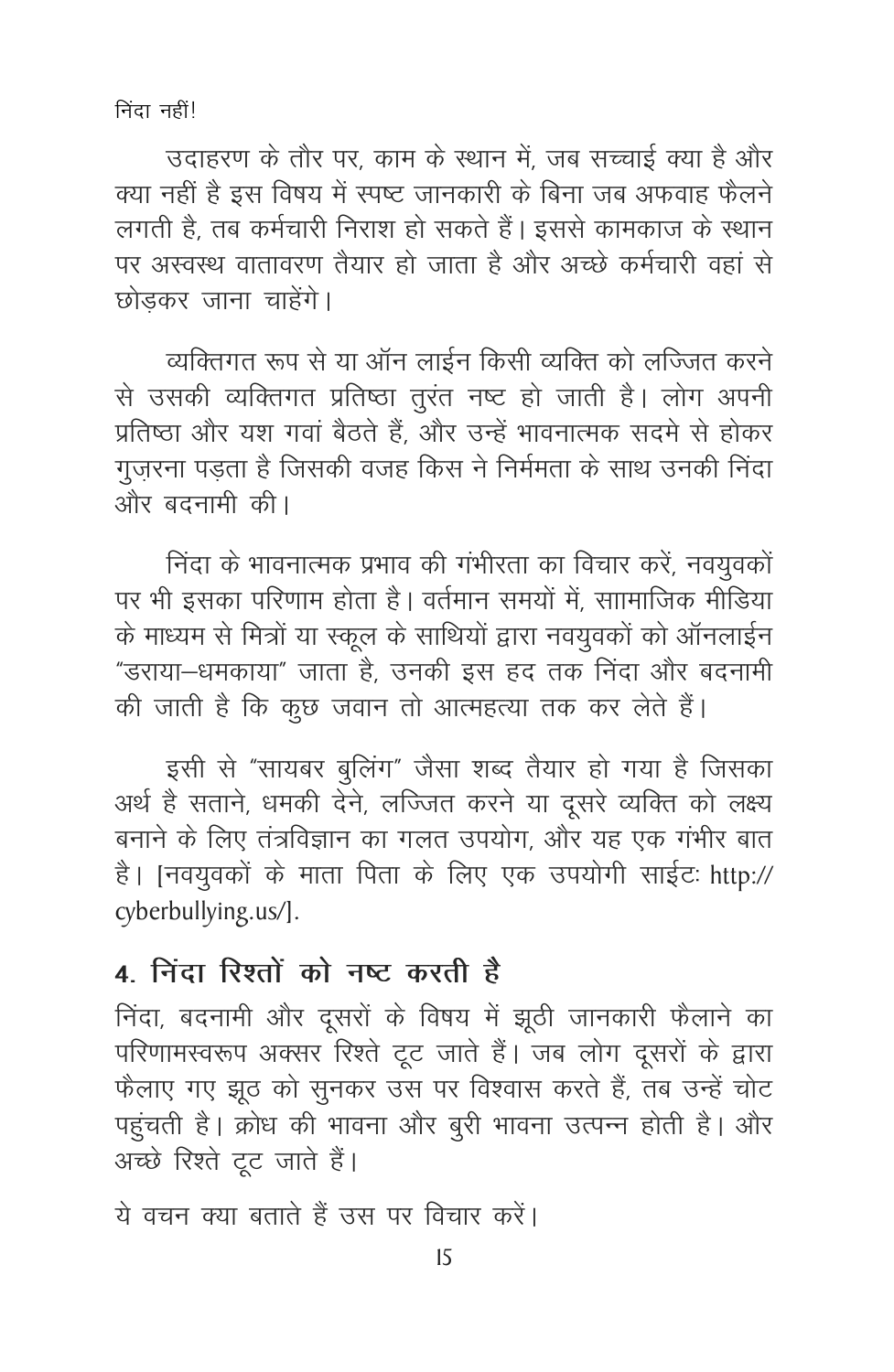निंदा के नकारात्मक परिणाम

नीतिवचन 16:28

28टेढ़ा मनुष्य बहुत झगड़े को उठाता है, और कानाफूसी करनेवाला परम मित्रों में भी फूट करा देता है।

नीतिवचन 25:23

<sup>23</sup>जैसे उत्तरीय वायु वर्षा को लाती है, वैसे ही चुगली करने से मुख पर क्रोध छा जाता है।

नीतिवचन 26:20

<sup>2</sup>जैसे लकड़ी न होने से आग बुझती है, उसी प्रकार जहां कानाफूसी करनेवाला नहीं वहां झगड़ा मिट जाता है।

निंदा के छोटे बीज उत्तम मित्रों को भी अलग कर देते हैं क्योंकि अविश्वास और कलह के बीज बोए जाते हैं। रिश्ते बर्बाद होते हैं। निंदा गलत भावनाओं को और दुर्भावनाओं को ईंधन देती है। लोगों में फूट पड़ती हैं क्योंकि वे एक का पक्ष लेने लगते हैं। ऐसा काम के स्थान पर और किसी भी समुदाय में हो सकता है। शांति और मेल मिलाप बनाए रखने के लिए हमें इस बात का ध्यान रखना है कि निंदा रोकी जाए।



- प्रश्न 1. निंदा के कुछ और नकारात्मक परिणाम क्या हैं?
- प्रश्न 2. क्या वास्तविक जीवन की कुछ परिस्थितियां हैं जिन्हें आपने देखा है जिसमें निंदा ने लोगों को भावनात्मक रूप से प्रभावित किया है? उसका परिणाम क्या हुआ?
- प्रश्न 3. आपके द्वारा देखी गई कूछ वास्तविक जीवन की परिस्थितियां हैं, जहां पर निंदा ने रिश्तों को बर्बाद कर दिया। उसका क्या परिणाम हुआ? क्या लोगों के बीच मेल हुआ और क्या वे निंदा का अंत कर सके? यदि ऐसा है, तो उन्होंने यह कैसे किया?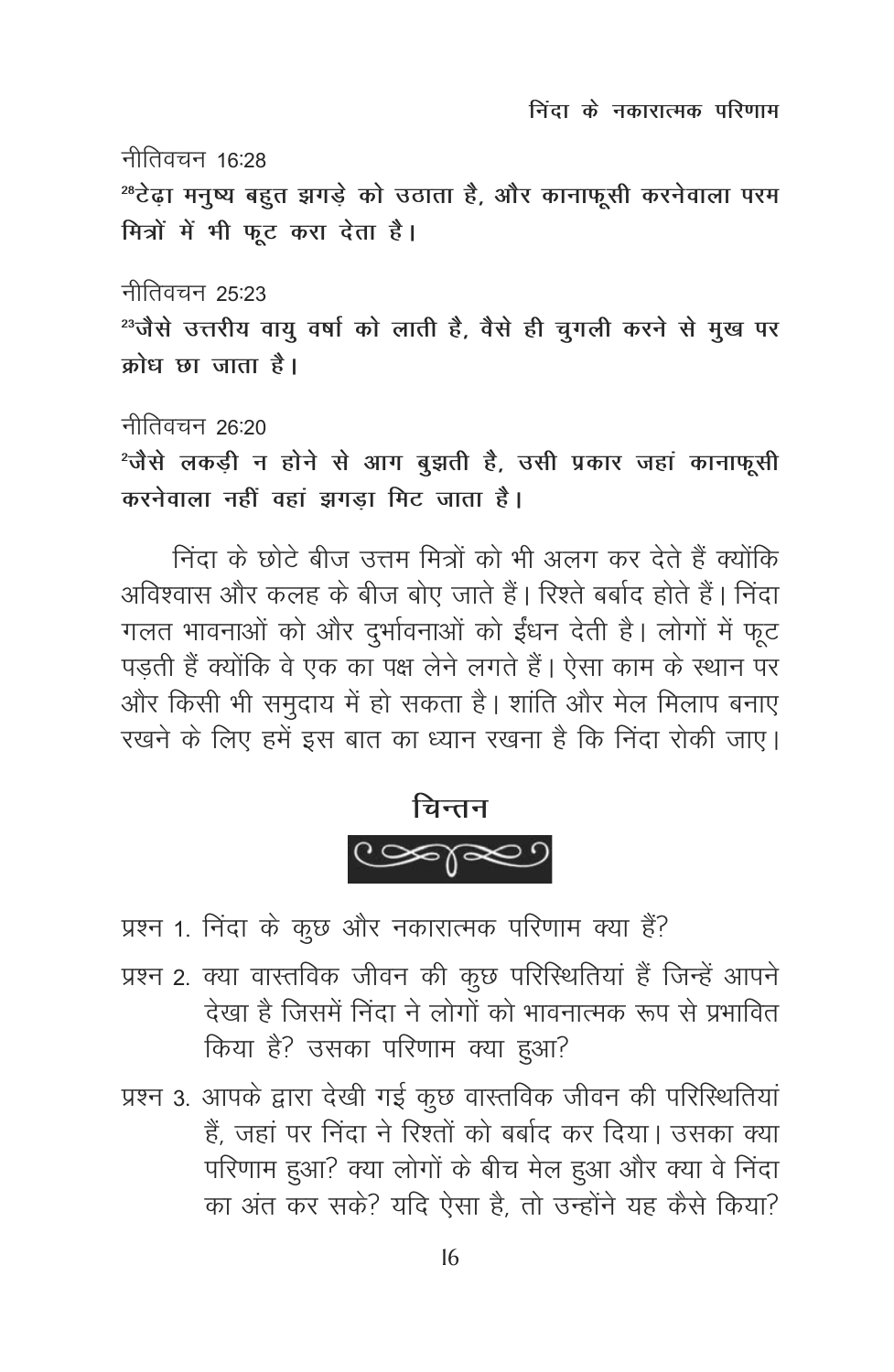### $\blacktriangle$

# निंदा के विरोध में परमेश्वर की गंभीर दृष्टि

निंदा, चुगली, बदनामी, बुराई, पीठ पीछे छूरा भोंकना इन बातों के विषय में पवित्र शास्त्र में हमने जो पहले ही देखा है, उसके अलावा, परमेश्वर पवित्र शास्त्र में निंदा के विषय में कुछ गंभीर झिड़कियां देता है, उन पर हम विचार करेंगे।

परमेश्वर ने अपने लोगों को जो दस आज्ञाएं दीं, उनमें से एक है:

निर्गमन 20:16 16तू किसी के विरूद्ध झूठी साक्षी ने देना।

इसका अर्थ यह है कि आप अपने पड़ोसी के विषय में झूठ नहीं बोलेंगे, उनके विषय में गलत झूठी बातें नहीं फैलाएंगे या उनकी गलत तस्वीर प्रस्तुत नहीं करेंगे।

परमेश्वर निंदा करने के विरोध में अपने लोगों को झिडकी देता है और चेतावनी देता है कि वह सुधार लाने और सारी बातों को सूव्यवस्थित करने के लिए हस्तक्षेप करेगा।

भजन 50:19-21

19तू ने अपना मुंह बुराई करने के लिये खोला, और तेरी जीभ छल की बातें गढ़ती हैं। <sup>20</sup>तू बैठा हुआ अपने भाई के विरुद्ध बोलता; और अपने सगे भाई की चुगली खाता है। <sup>21</sup>यह काम तू ने किया, और मैं चुप रहा; इसलिये तू ने समझ लिया कि परमेश्वर बिलकुल मेरे समान है। परन्तु मैं तूझे समझाऊंगा, और तेरी आंखों के सामने सब कूछ अलग अलग दिखाऊंगा।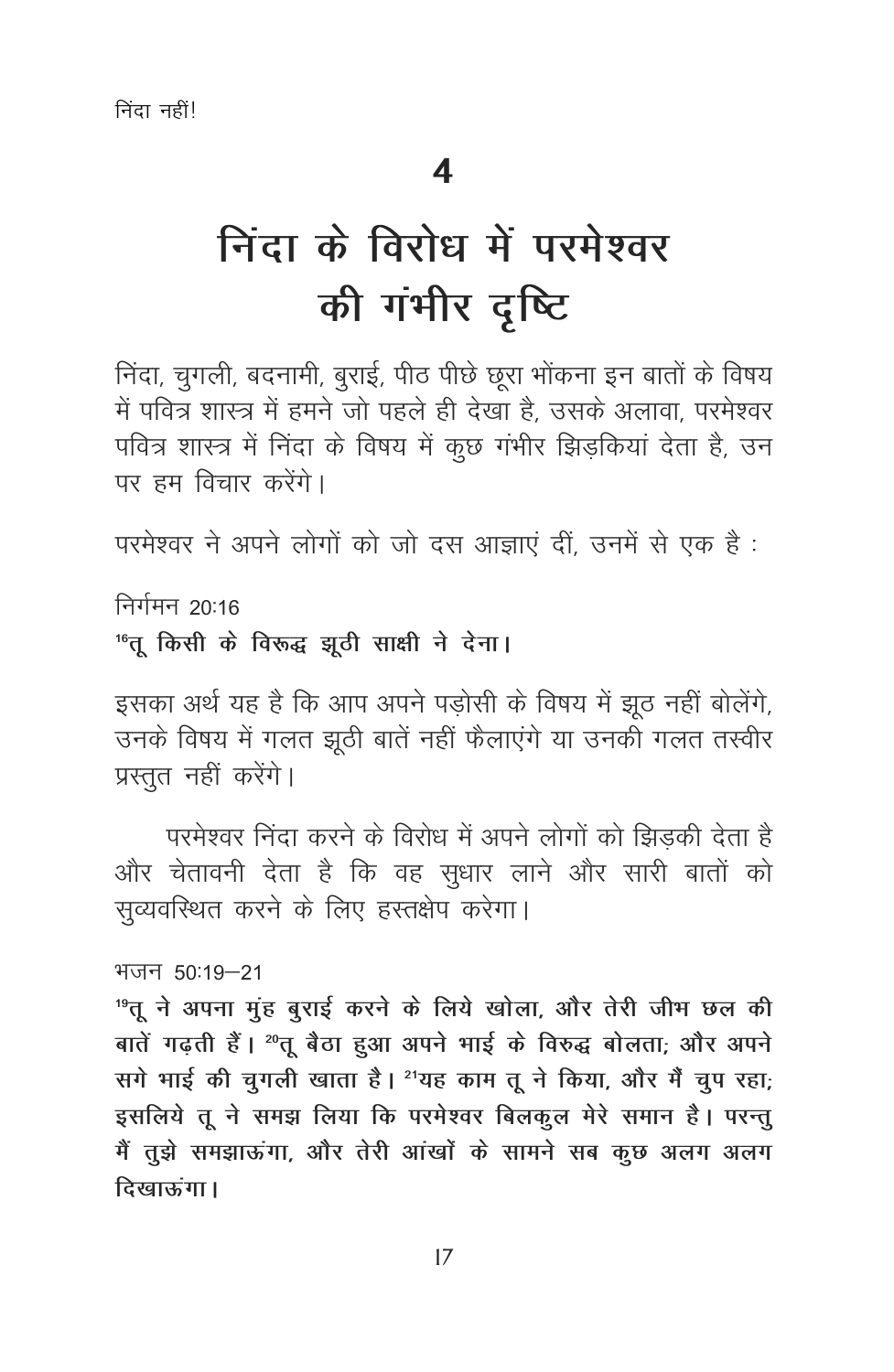निंदा के विरोध में परमेश्वर की गंभीर दृष्टि

झठी गवाही देना, दुसरों के बारे में झूठ बोलना और भाइयों के बीच मतभेद बोना उन बातों में से हैं, जिन्हें परमेश्वर तिरस्कृत मानता है।

नीतिवचन 6:6-19

16छः वस्तुओं से यहोवा बैर रखता है, वरन सात हैं जिनसे उसको घृणा है: 17अर्थात घमण्ड से चढी हुई आंखें, झूठ बोलनेवाली जीभ, और निर्दोष का लोहू बहानेवाले हाथ, 18अनर्थ कल्पना गढ़नेवाला मन, बुराई करने को वेग दौडनेवाले पाव, "झूठ बोलनेवाला साक्षी और भाइयों के बीच में झगडा उत्पन्न करनेवाला मनुष्य।

जैसा कि हमने पहले देखा है. हम लोगों में निंदा और बदनामी के द्वारा मतभेद या फूट के बीज बोते हैं। परमेश्वर इस बात से घृणा करता है।

निंदा करने वाला मूर्ख होता है। तब तो निंदा वास्तव में मूर्खता का काम है जिसमें हमें शामिल नहीं होना चाहिए।

नीतिवचन 10:18 18जो बैर को छिपा रखता है, वह झूठ बोलता है, और जो अपवाद फैलाता है, वह मूर्ख है।

रोमियों 1:28–32 में, निंदा और चुगली को हत्या और अनैतिकता की सूची में शामिल किया गया है।

रोमियों 1:28-32

<sup>28</sup>और जब उन्होंने परमेश्वर को पहचानना न चाहा. इसलिए परमेश्वर ने भी उन्हें उनके निकम्मे मन पर छोड़ दिया, कि वे अनुचित काम करें। <sup>29</sup>इसलिए वे सब प्रकार के अधर्म, और दुष्टता, और लोभ, और बैरभाव से भर गए; और डाह, और हत्या, और झगड़े, और छल, और ईर्ष्या से भरपूर हो गए, और चुगलखोर, <sup>30</sup>बदनाम करनेवाले, परमेश्वर के देखने में घणित, औरों का अनादर करनेवाले, अभिमानी, डींगमार, बरी बरी बातों के बनाने वाले, माता पिता की आज्ञा न माननेवाले, <sup>31</sup>निर्बुध्द,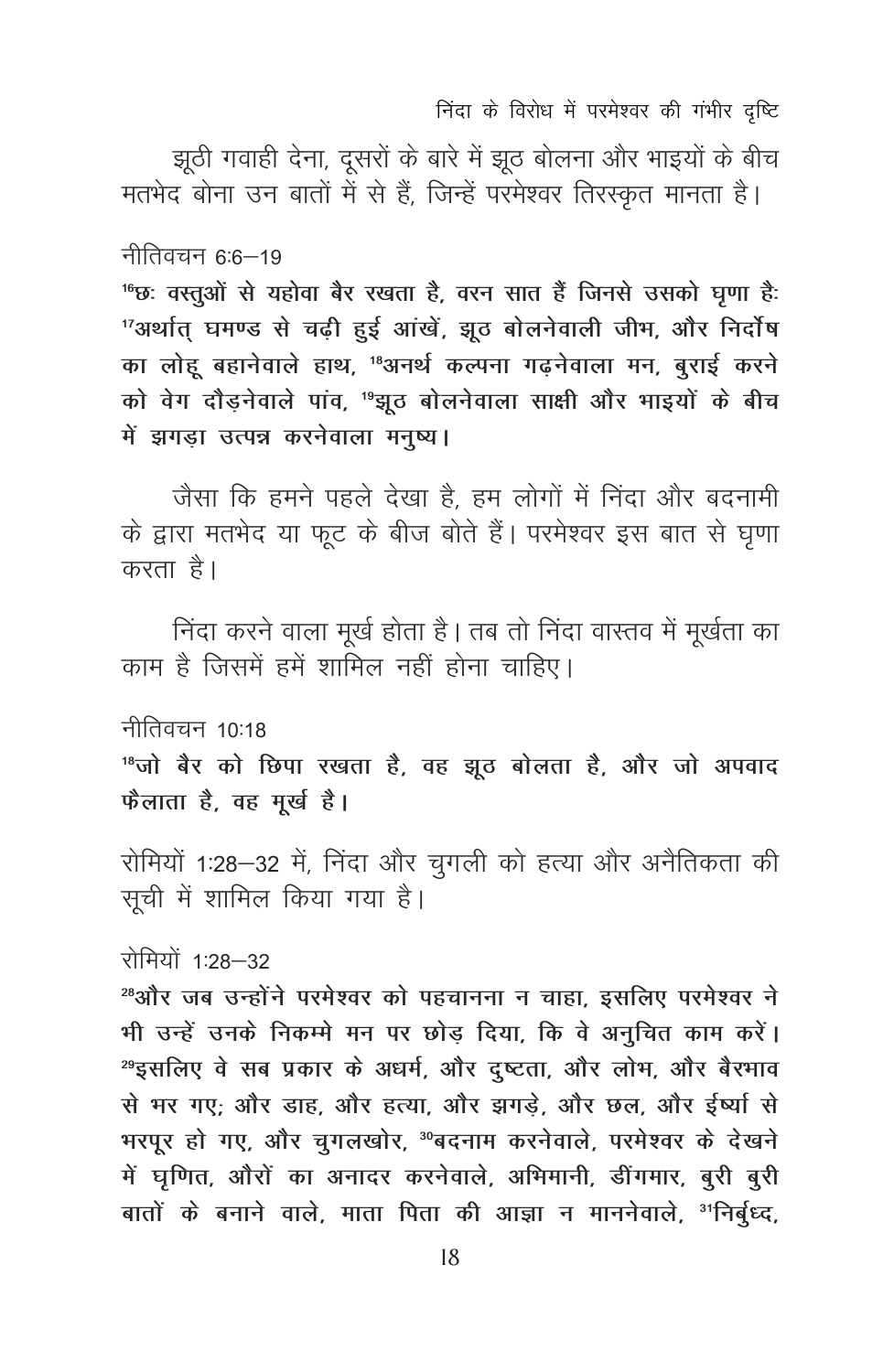विश्वासघाती. मयारहित और निर्दय हो गए। <sup>32</sup>वे तो परमेश्वर की यह विधि जानते हैं कि ऐसे ऐसे काम करनेवाले मृत्यु के दण्ड के योग्य हैं, तौभी न केवल आप ही ऐसे काम करते हैं. वरन करनेवालों से प्रसन्न भी होते हैं।

"ऐसे ऐसे काम करनेवाले मृत्यु के दण्ड के योग्य है" इस चेतावनी में बदनाम करने वाले और बूरी बुरी बातों के बनाने वाले (निंदा करने) शामिल है। इस प्रकार परमेश्वर निंदा का गंभीर विरोध करता है। साफ शब्दों में, निंदा करना पाप है और यह परमेश्वर के सामने अपराध है।

सारांश में, निंदा, चुगली करना, बदनामी करना, पीठ में छूरा भोंपना. बातें बनाना, आदि बातों में हमें भाग नहीं लेना चाहिए।



प्रश्नः यदि बाइबल निंदा, चुगली, बदनामी, पीठ पीछे छूरा भोंपना, और अफवाह फैलाना आदि बातों के विषय में इतना स्पष्ट रूप से कहती है, तो फिर भी विश्वासी इसमें सहभागी क्यों होते हैं?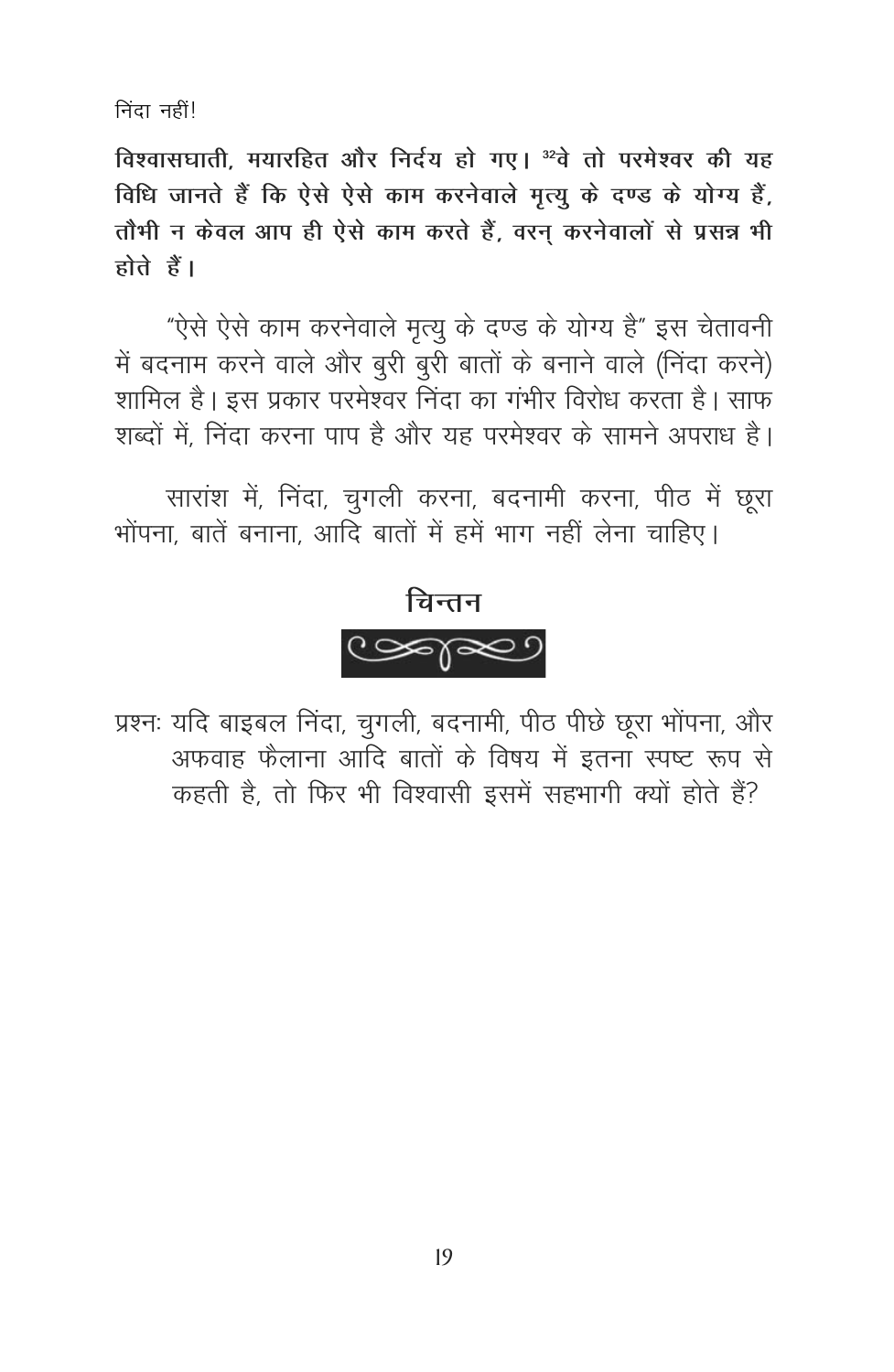### 5

# निंदा से कैसे निपटे

जब हम ऐसी परिस्थिति में पड जाते हैं, जहां हमारे आस पास के लोग निंदा करने लगते हैं, बदनामी करने लगते हैं, चुगली करते हैं, और अफवाह फैलाते हैं, तब हमें क्या करना चाहिए? यदि हम ऐसी बातों का शिकार बनते हैं, तब हमें क्या करना चाहिए? हमें बदनामी, भावनात्मक चोट और हमारे बारे में फैलाई गई झुठी जानकारी के अन्य परिणामों के प्रति कैसे प्रतिक्रिया व्यक्त करना चाहिए. और उनसे कैसे निपटना चाहिए?

## अ. निंदा के ऊपर उठना

आरंभ में, हममें से प्रत्येक को व्यक्तिगत रीति से एक पक्का फैसला करना है और हमारे अनुशासन के भाग के रूप में हमें यह निर्णय लेना है कि हम किसी भी रीति से किसी की निंदा में भाग नहीं लेंगे। हम इस प्रकार के वार्तालाप और कार्य के निचले स्तर पर नहीं उतरेंगे। जब हम खुद को ऐसे स्थानों में और परिस्थितियों में पाते हैं जहां पर लोग निंदा करते हैं, तो हम उनमें भाग नहीं लेंगे और निंदा में शामिल नहीं होंगे।

भजन 34:13 13अपनी जीभ को बुराई से रोक रख, और अपने मुंह की चौकसी कर कि उस से छल की बात न निकले।

भजन 39:1 'मैंने कहा, मैं अपनी चालचलन में चौकसी करुंगा, ताकि मेरी जीभ से पाप न हो; जब तक दुष्ट मेरे सामने है, तब तक मैं लगाम लगाए अपना मुह बन्द किए रहगा।

4हे यहोवा, मेरे मुंह में ऐसी कोई बात नहीं जिसे तु पुरी रीति से न जानता हो।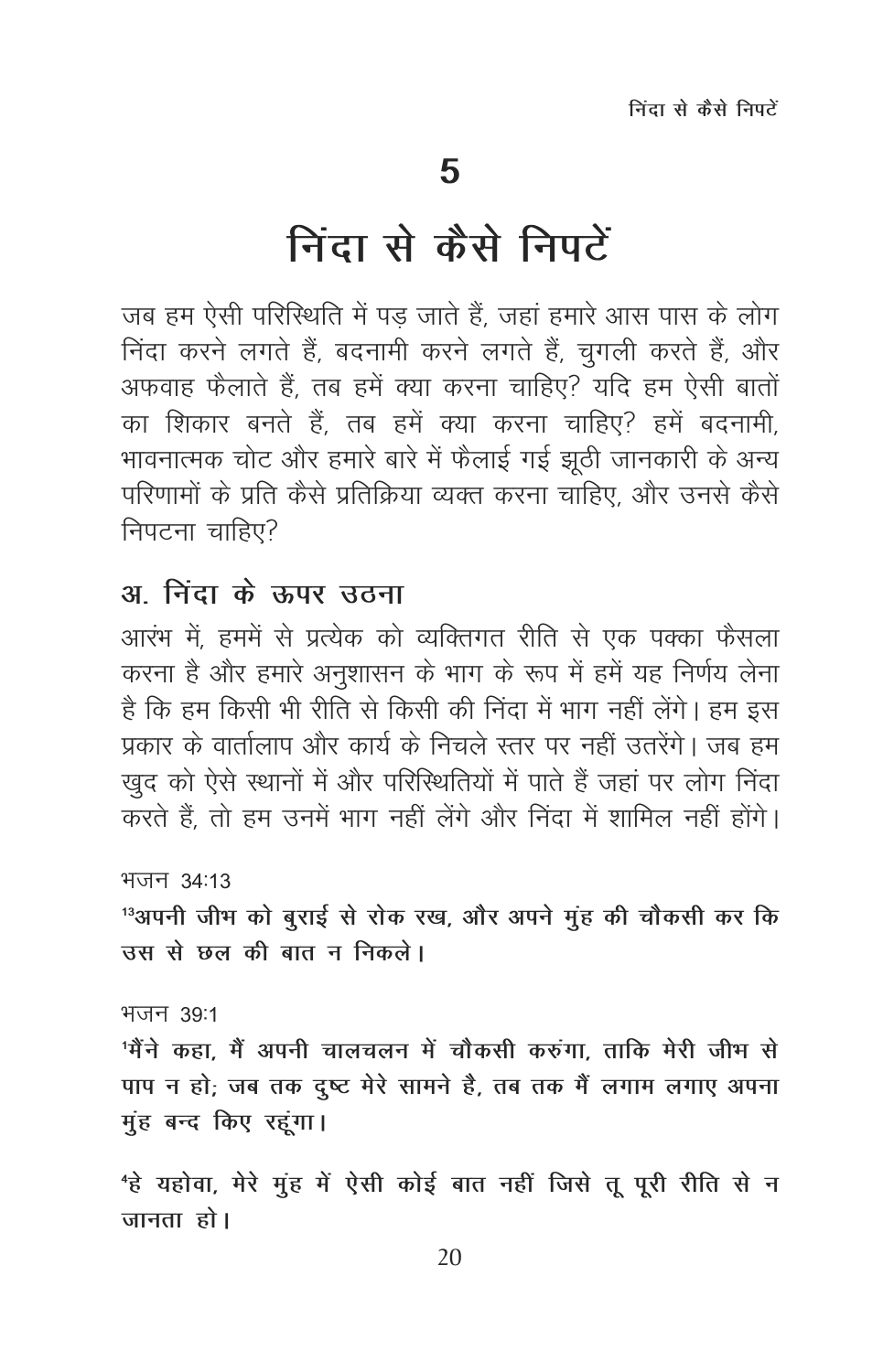हम खुद को रोकेंगे और परमेश्वर के विरोध में पाप करने से इन्कार करेंगे। हम जानते हैं कि हम परमेश्वर से निंदा छिपा नहीं सकते. भले ही हमें धीमें शब्दों में उसे बोलना हो।

जो बात आप किसी के सामने नहीं बोलना चाहते. उसे उस व्यक्ति के पीत पीछे न बोलें।

आप उनकी अनुपरिथति में वह बात कैसे कहेंगे, ठीक उसी तरह आप उसे उनकी उपस्थिति में कहें।

अपने हृदय को किसी के प्रति स्वच्छ और दुर्भावना एवं नाराज़गी से मुक्त बनाए रखें। हमेशा प्रेम के साथ चलने का उद्देश्य रखें। इस तरह आप उन्हें नीचा दिखाने, चोट पहुंचाने और बर्बाद करने के लिए लोगों के विषय में बूरा नहीं बोलेंगे।

मत्ती 15:19 <sup>19</sup>क्योंकि बुरे विचार, हत्या, परस्त्रीगमन, व्यभिचार, चोरी, झूठी गवाही और निन्दा मन ही से निकलती हैं।

रोमियों 13:9 °क्योंकि यह कि व्यभिचार न करना, हत्या न करना, चोरी न करना, लालच न करना, और इनको छोड़ और कोई भी आज्ञा हो तो सब का सारांश इस बात में पाया जाता है कि अपने पड़ोसी से अपने समान प्रेम रख।

बदला लेने से इन्कार करें। आप निंदा फैलाने से निंदा पर जय नहीं पा सकते।

### ब. यदि संभव हो तो प्रेम के साथ मुकाबला करें

जहां संभव हो, जिस व्यक्ति ने अफवाह और झूठी जानकारी फैलाई, उस व्यक्ति के साथ या उन लोगों के साथ जो निंदा में शामिल थे. उस मामले को स्पष्ट रूप से संबोधित करें। उन्हें इससे ऊपर उठने हेतू प्रोत्साहन दें और निंदा न करते हुए उसमें शामिल व्यक्ति के साथ सीधे वास्तविक विषय के संबंध में बात करें।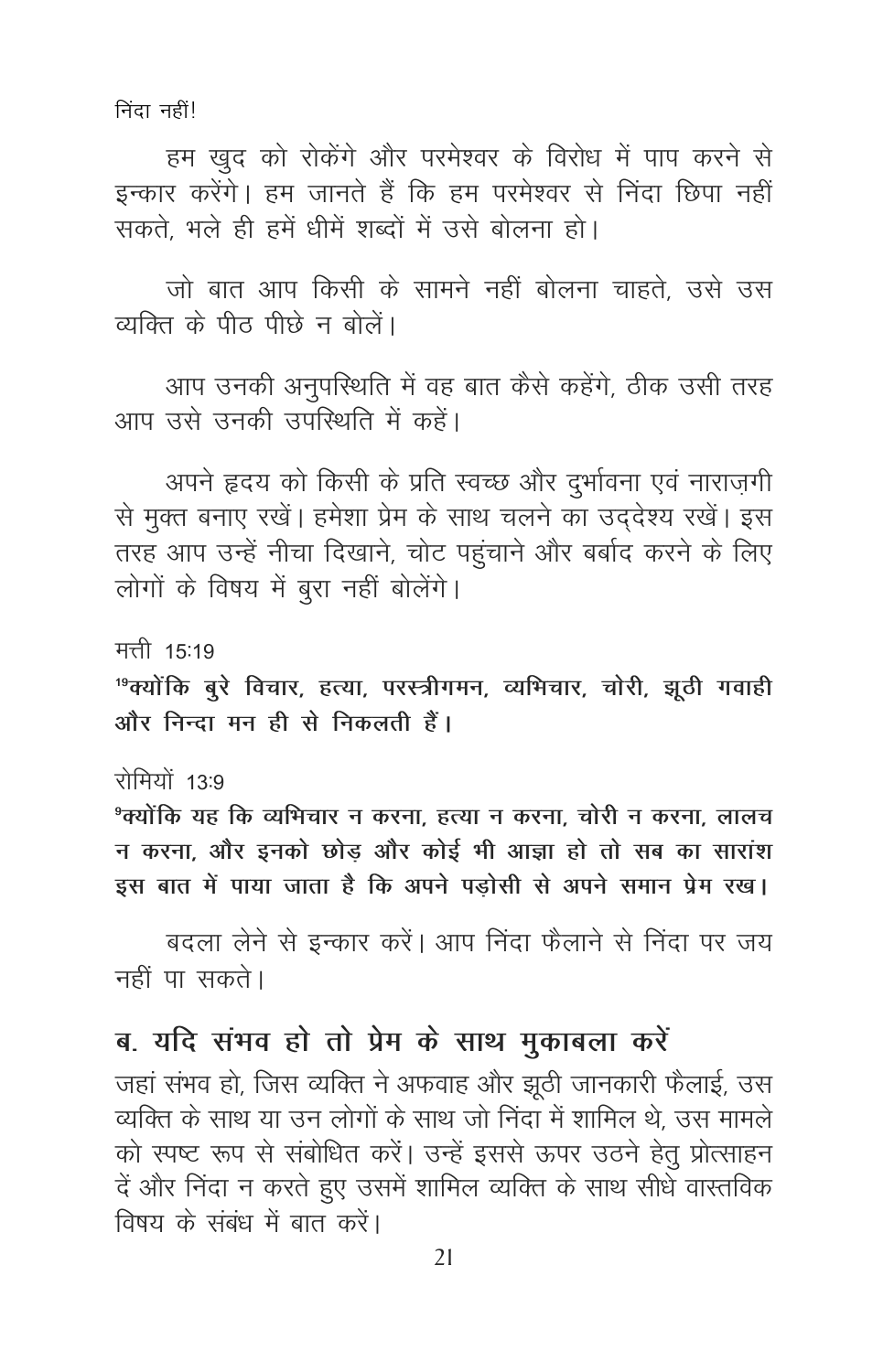# कुलसे मिट जाने दें

निंदा को ईंधन न दें। निंदा को मिट जाने दें। ऐसी परिस्थितियों में कम से कम बोलना बेहतर है। जब ज्यादा से ज्यादा लोग उसमें भाग लेने से इन्कार करेंगे. तो अंत में वह कहानी समाप्त हो जाएगी।

संभव होने पर. संबंधित व्यक्ति या परिस्थिति के विषय में सकारात्मक बातें बोलकर निंदा का विरोध करने का फैसला करें। वस्तुओं के बेहतर पक्ष को देखने में लोगों की सहायता करें। निंदा और अफवाहें अर्ध सत्य, अधूरी जानकारी या झुठी जानकारी पर आधारित होते हैं इसलिए बेहतर बातें कहकर, हम उन अधूरी सच्चाइयों का विरोध करते हैं।

# ड. प्रार्थना करें. क्षमा करें और छोड द

यदि आप निंदा या बदनामी का शिकार बनें हैं, तो प्रार्थना करें। प्रभू आपके बचाव में आगे आएगा

### भजन 31:13-16

<sup>13</sup>मैं ने बहतों के मुह से अपना अपवाद सूना, चारों ओर भय ही भय है! जब उन्होंने मेरे विरुद्ध आपस में सम्मति की तब मेरे प्राण लेने की युक्ति की। "परन्तू हे यहोवा मैं ने तो तूझी पर भरोसा रखा है, मैं ने कहा, तू मेरा परमेश्वर है। <sup>15</sup>मेरे दिन तेरे हाथ में है; तू मुझे मेरे शत्रुओं और मेरे सतानेवालों के हाथ से छुड़ा। "अपने दास पर अपने मुंह का प्रकाश चमका: अपनी करुणा से मेरा उद्घार कर।

जब लोग आपकी निंदा करते हैं और आपके विषय में झुठी अफवाहें फैलाते हैं, तो उससे चोट पहुंचती है। यह पीड़ादायक होता है। अपने दर्द और चोट की भावनाओं को प्रार्थना में परमेश्वर के सामने रखें। उस विषय में परमेश्वर से बातें करें। अपने हृदय और भावनाओं को परमेश्वर के सामने उण्डेलें।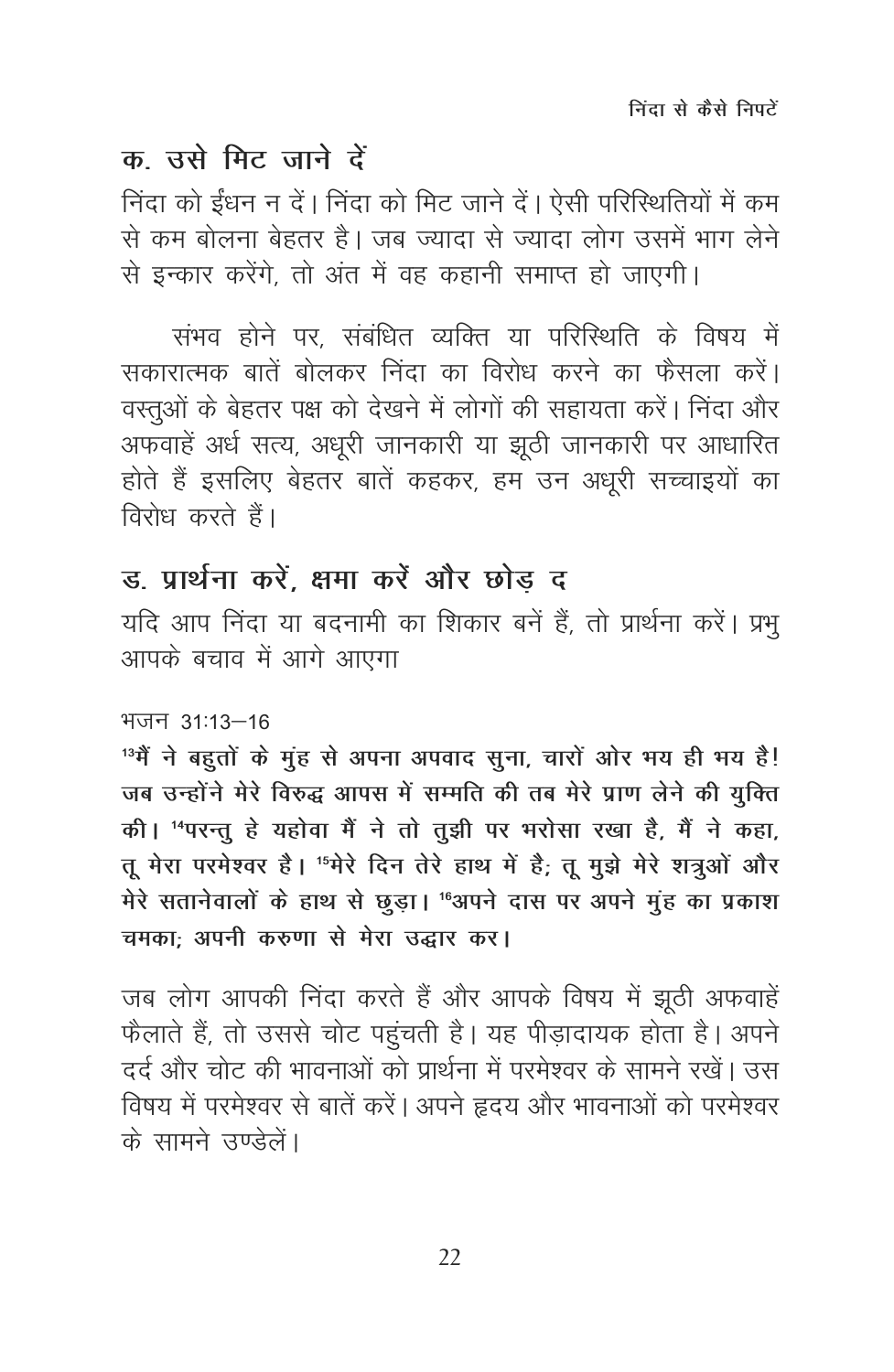जो लोग ऐसा कर रहे हैं उन्हें क्षमा करें। जो कुछ भी वे कर रहे हैं उसके बावजूद उनसे प्रेम करने का निर्णय लें। जो कूछ भी वे कर रहे हैं उसके पीछे विश्वासघात, बदला और अन्य गलत इरादे हो सकते हैं। परंतु फिर भी आप परमेश्वर के प्रेम से उन्हें प्रेम करने का चुनाव करें। आप फिर भी उन्हें क्षमा करने और छोड़ देने का निर्णय लें, और अपने बचाव और बदले के लिए परमेश्वर की ओर देखें। "परन्तू मैं तूम सूननेवालों से कहता हूं, कि अपने शत्रुओं से प्रेम रखो; जो तुमसे बैर करें, उनका भला करो। जो तुम्हें श्राप दें, उनको आशीष दो; जो तुम्हारा अपमान करें, उनके लिए प्रार्थना करो।" (लुका 6:27,28)

# हम अपने समाज को निंदामुक्त क्षेत्र बनाएं

हम ऐसे लोगों का समाज बनें जो निंदा, चुगली, बदनामी, गप, बुराई, पीठ पीछे छूरा भोंपना आदि बातों को बिल्कूल सह नहीं सकते। निंदा, चुगली, बदनामी, गप, बुराई, पीठ पीछे छूरा भोंपना – आदि बातें हमारे बीच में नहीं रहेगी! निंदा वह जंगली घास है जो परमेश्वर के सुन्दर बगीचे को, कलीसिया को परेशान करती और दबाती है। हम एक ऐसी संस्कृति का निर्माण करें और अपने आप में अनुशासन को बढ़ावा दें जो इस बगीचे को जंगली घास से मुक्त रखेगा।



प्रश्नः क्या आप वर्तमान समय में ऐसी किसी विशिष्ट परिस्थिति या परिस्थितियों का सामना कर रहे हैं जहां आपको निंदा, बदनामी और चुगली पर जय पाने की ज़रूरत है? आप अपनी परिस्थिति या परिस्थितियों पर जय पाने के लिए क्या कर सकते हैं?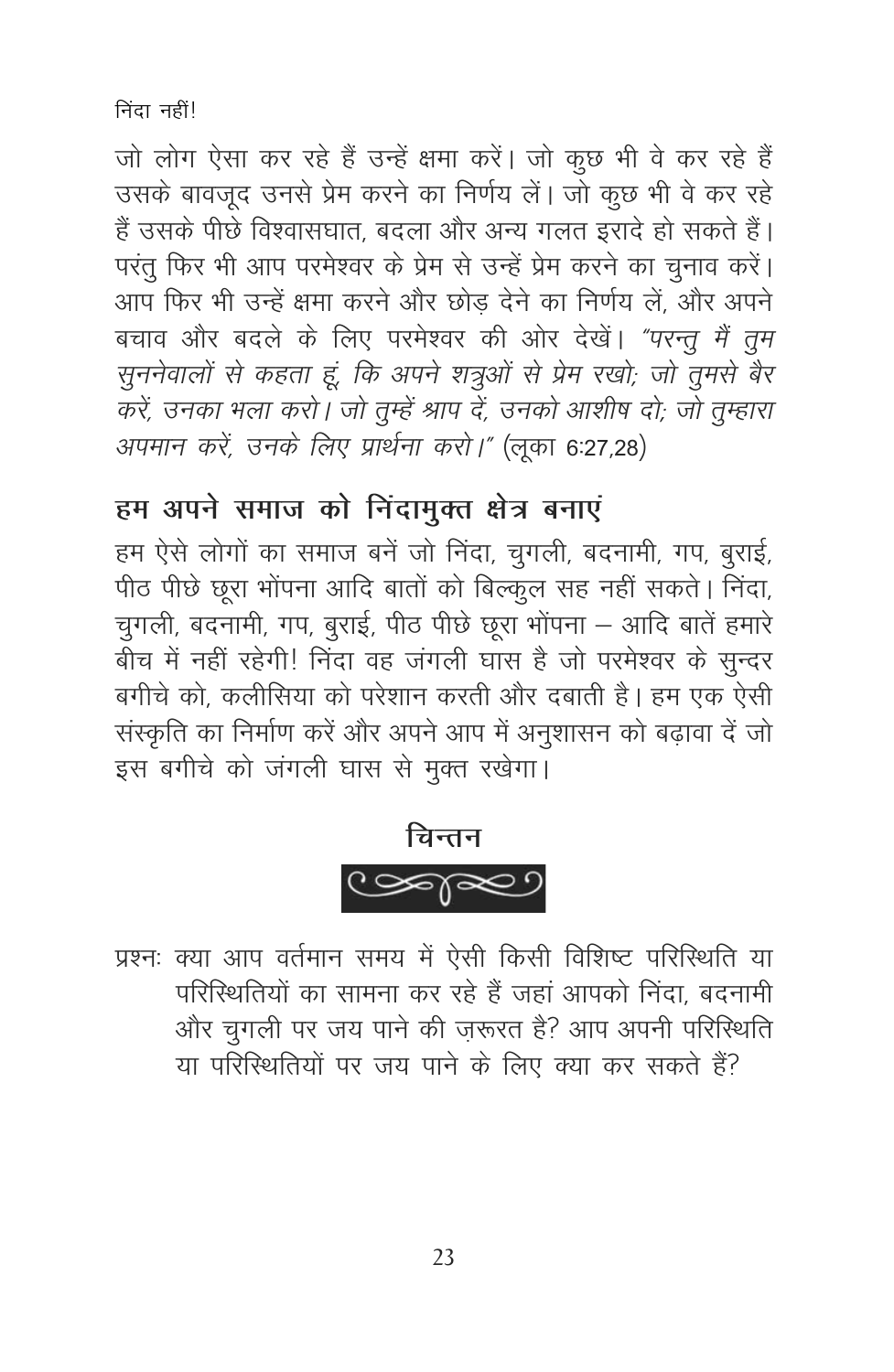# पार्थना

# 1 अंगीकार और पश्चाताप की पार्थना

प्रिय स्वर्गीय पिता, मैं कबूल करता हूं कि मैं मेरे शब्दों के विषय में सावध गन नहीं रहा। मैंने जानबूझकर और अनजाने में निंदा की है, बदनामी की है और दूसरों की बुराई की है। मैं अफवाहों को फैलाकर लोगों की प्रतिष्ठा को नुकसान पहुंचाने का दोषी हूं। मैं मेरे गलत कामों के लिए पश्चाताप करता हूं और आपसे बिनती करता हूं कि कृपया मुझे क्षमा करें और अपने पवित्र लोहू से मुझे मेरे पापों से शुद्ध करें। मैं निंदा की जीवनशैली त्यागता हूं। उसी तरह, मेरी जीभ पर पहरा लगाइये ताकि मैं आगे दूसरों की निंदा, बदनामी या बूराई न कर सकूं। ऐसा करने के लिए मैं आपका धन्यवाद करता हूं। यीशु के नाम में, आमेन।

# 2. उन लोगों के लिए प्रार्थना जिन्होंने अतीत में निंदा से चोट खाई है

प्रिय पिता, मैं अपना हृदय आपके सामने उण्डेलता हूं क्योंकि मेरे लिए आपके प्रेम और निगरानी को मैं जानता हूं। आप मेरे हृदय की अंतर्तम विचारों और भावनाओं को जानता हूं। आप जानते हैं कि (लोगों का नाम और परिस्थिति) द्वारा की गई मुझे निंदा, बदनामी और मेरे बारे में फैली हुई अफवाहों की वजह से मैं दुखी हो गया हूं। मैं अपने घाव और भावनाओं को आपके पास ले आता हूं और आपसे बिनती करता हूं कि मेरे दुखों को चंगा कीजिए। पवित्र आत्मा की सामर्थ और बल से जो वह प्रेम करने हेतु मुझे देता है, मैं उन लोगों को क्षमा करता हूं जिन्होंने मुझे चोट पहुंचाई है। मैं परमेश्वर के प्रेम को उनके लिए मुक्त करता हूं जो मेरे हृदय में उण्डेला गया है। मैं आपसे बिनती करता हूं कि मेरे पक्ष में दैवीय रूप से हस्तक्षेप करें और इन अफवाहों, निंदा और झूठी बातों को रोक दें और मुझे अपने अनुग्रह से घेर लीजिए। मुझे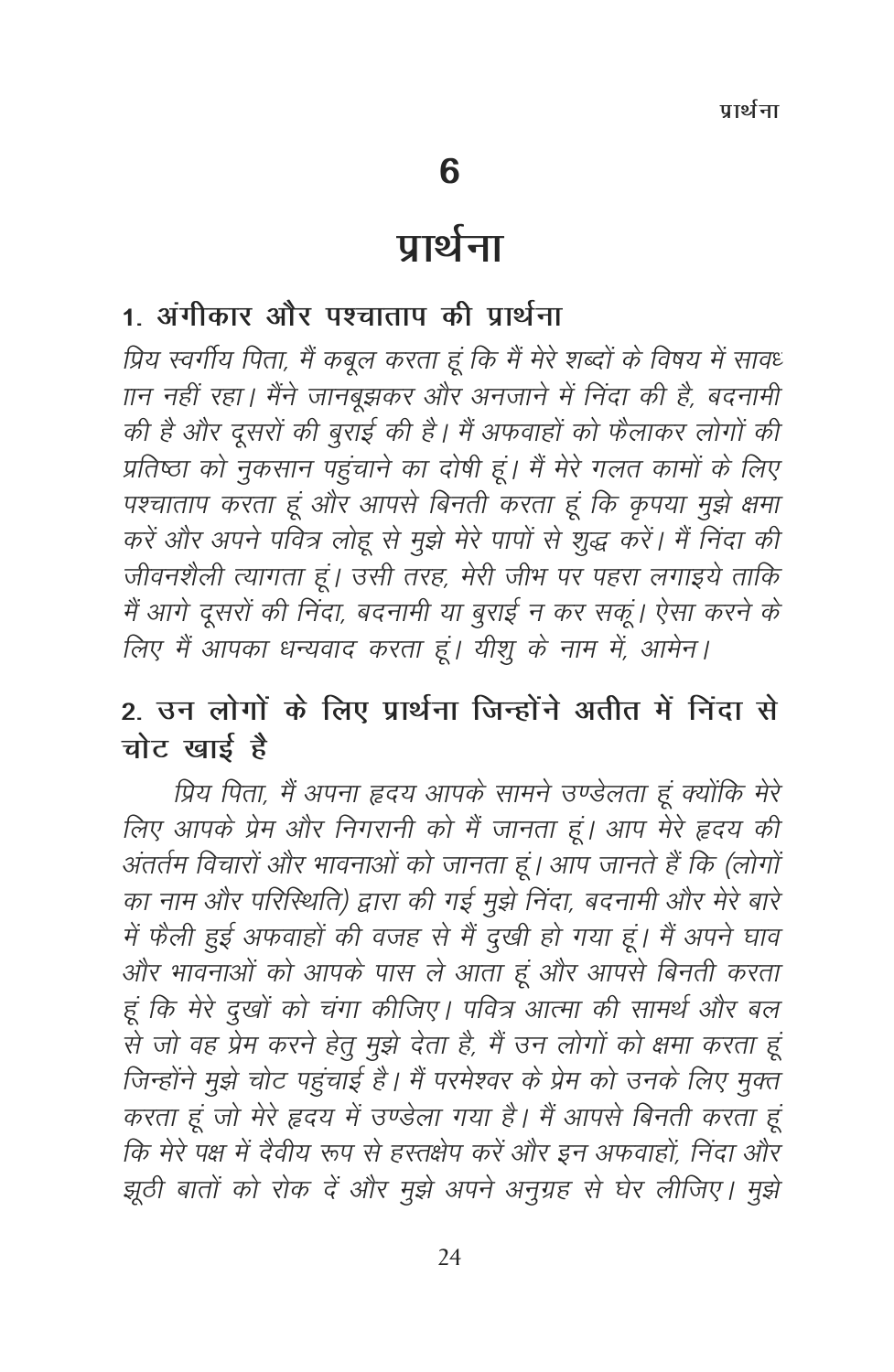जीवन में आदर प्रदान कीजिए और आपका हाथ मूझे उठाने पाए। प्रभू, मैं आपकी ओर देखता हूं और मेरी आंखें केवल आप ही पर लगी हैं। मेरे जीवन में आपके काम के लिए धन्यवाद पिता। यीशू के नाम में, आमेन ।

# 3. उन लोगों के लिए प्रार्थना जो ऐसी परिस्थितियों में फंसे हैं जहां निंदा हो रही है

प्रिय पिता, मैं अपना हृदय आपके सामने उण्डेलता हूं क्योंकि मेरे लिए आपके प्रेम और निगरानी को मैं जानता हूं। आप मेरे हृदय की अंतर्तम विचारों और भावनाओं को जानता हूं। आप जानते हैं कि (लोगों का नाम और परिस्थिति) द्वारा की गई मुझे निंदा, बदनामी और मेरे बारे में फैली हुई अफवाहों की वजह से मैं दुखी हो गया हूं। मैं अपने घाव और भावनाओं को आपके पास ले आता हूं और आपसे बिनती करता हूं कि मेरे दुखों को चंगा कीजिए। पवित्र आत्मा की सामर्थ और बल से जो वह प्रेम करने हेतू मूझे देता है, मैं उन लोगों को क्षमा करता हूं जिन्होंने मुझे चोट पहुंचाई है। मैं परमेश्वर के प्रेम को उनके लिए मुक्त करता हूं जो मेरे हृदय में उण्डेला गया है। मैं आपसे बिनती करता हूं कि मेरे पक्ष में देवीय रूप से हस्तक्षेप करें और इन अफवाहों, निंदा और झूठी बातों को रोक दें और मुझे अपने अनुग्रह से घेर लीजिए। मुझे जीवन में आदर प्रदान कीजिए और आपका हाथ मुझे उठाने पाए। प्रभु, मैं आपकी ओर देखता हूं और मेरी आंखें केवल आप ही पर लगी हैं। मेरे जीवन में आपके काम के लिए धन्यवाद पिता। यीशू के नाम में, आमेन।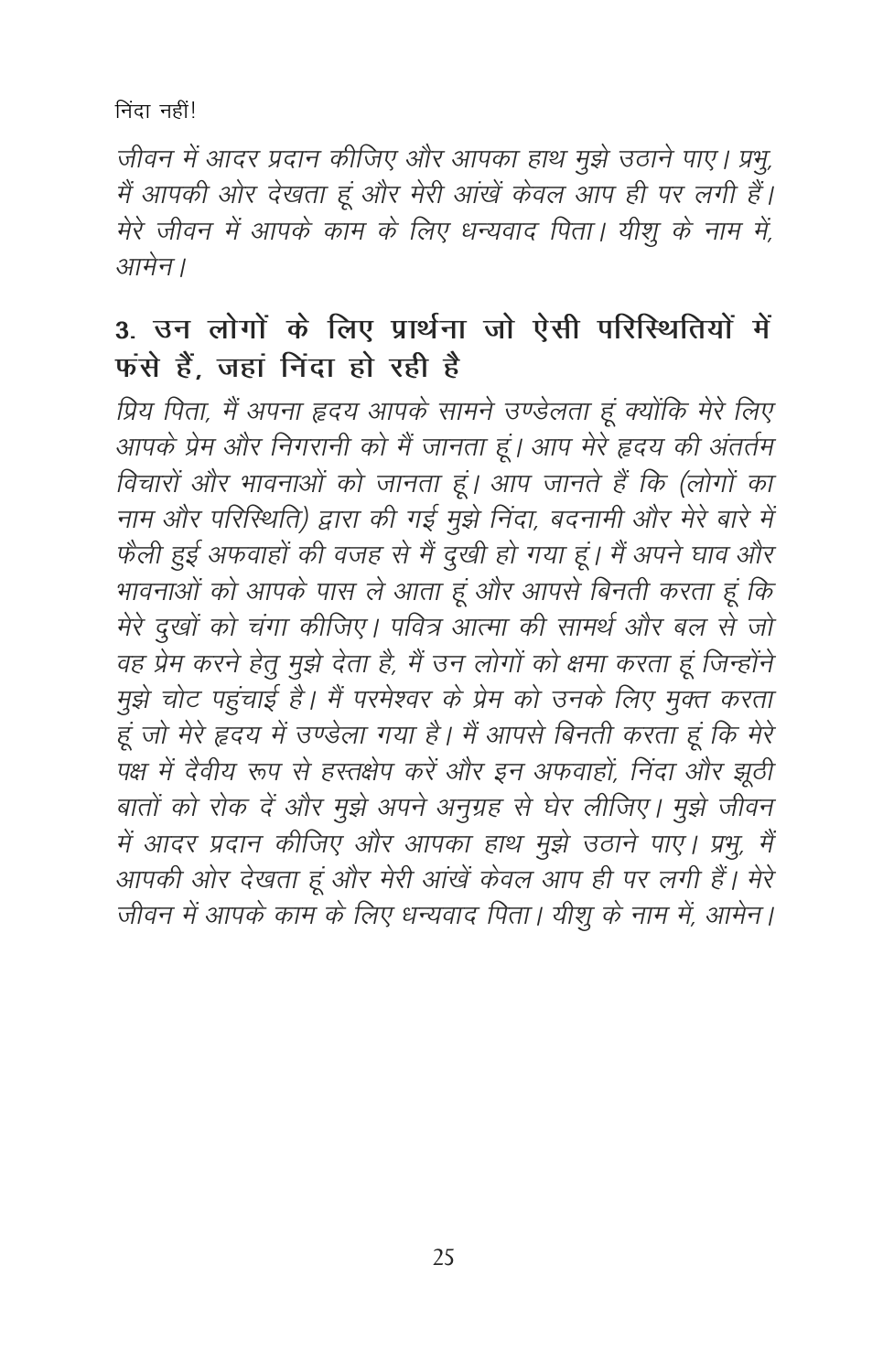# ऑल पीपल्स चर्च के प्रतिभागी

स्थानीय कलीसिया के रूप में संपूर्ण भारत देश में, विशेषकर उत्तर भारत में सुसमाचार प्रचार करने के द्वारा ऑल पीपल्स चर्च अपनी सीमाओं के पार सेवा करता है; उसका मुख्य लक्ष्य (अ) अगूवों को दृढ़ करना, (ब) जवानों को सेवा के लिए सूसज्जित करना और (क) मसीह की देह की उन्नति करना है। संपूर्ण वर्षभर जवानों, और पासबानों तथा सेवकों के लिए कई प्रशिक्षण कार्यक्रमों और पासबानों की महासभाओं का आयोजन किया जाता है। इसके अलावा, वचन में और आत्मा में विश्वासियों की उन्नति करने के उददेश्य से अंग्रेजी तथा अन्य कई भारतीय भाषाओं में पुस्तकों की कई हजारों प्रतियां विनामुल्य वितरीत की जाती हैं।

जिन बातों की ओर परमेश्वर हमारी अगुवाई कर रहा है उसके लिए काफी पैसों की जरूरत होती है। हम आपको निमंत्रित करते हैं कि एक समय की भेंट या मासिक मदद भेजकर आर्थिक रूप से हमारे साथ भागीदार बनें। देश भर में हमारे इस कार्य में हमारी सहायता करने हेतू आपके द्वारा भेजी गई कोई भी रकम सराहनीय होगी।

आप अपनी भेंट "ऑल पीपल्स चर्च, बैंगलोर" के नाम से चेक / बैंक ड्राफ्ट के जरिए हमारे ऑफिस के पते पर भेज सकते हैं। अन्यथा आप अपना योगदान सीधे हमारे बैंक खाते की जानकारी लेकर सीधे बैंक में जमा कर सकते हैं। (कृपया इस बात को ध्यान में रखें : ऑल पीपल्स चर्च के पास एफ.सी.आर. ए. परमीट नहीं है. अतः हम केवल भारतीय नागरिकों से बैंक योगदान पा सकते हैं। यदि आप चाहते हैं, तो दान भेजते समय, आप स्पष्ट रूप से यह लिख सकते हैं कि ए.पी.सी. की किस सेवकाई के लिए आप अपने दान भेजना चाहते हैं ।)

बैंक खाते का नाम  $\cdot$  ऑल पीपल्स चर्च

खाता क्रमांक : 0057213809

- आय एफ एस सी क्रमांक : CIT10000004
- बैंक: Citibank N.A., 506-507, Level 5, Prestige Meridian 2, #30, M.G. Road, Bangalore - 560 001

उसी तरह, कृपया जब भी हो सके, हमें और हमारी सेवकाई को प्रार्थना में स्मरण रखें। धन्यवाद और परमेश्वर आपको आशीष दे।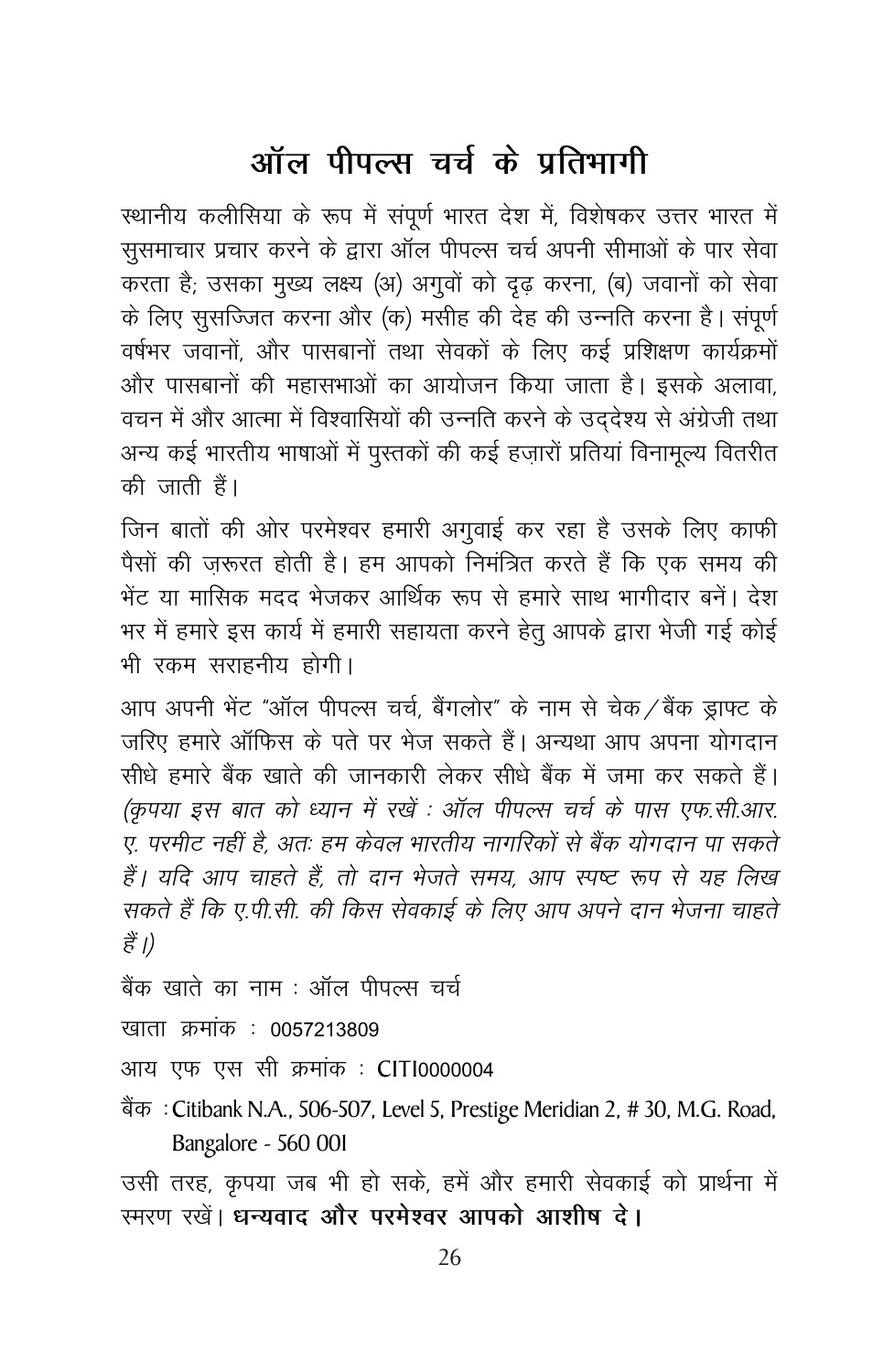# ऑल पीपल्स चर्च के प्रकाशन

बदलाव अपनी बुलाहट से समझौता न करें आशा न छोड़ें परमेश्वर के उद्देश्यों को जन्म देना परमेश्वर एक भला परमेश्वर है परमेश्वर का वचन सच्चाई हमारा छुटकारा समर्पण की सामर्थ हम भिन्न हैं कार्यस्थल पर महिलाएं जागति में कलीसिया प्रत्येक काम का एक समय आत्मिक मन से परिपूर्ण और पृथ्वी पर बुद्धिमान पवित्रा लोगों को सिद्ध बनाना अपने पास्टर की कैसे सहायता करें कलह रहित जीवन जीना एक वास्तविक स्थान जो स्वर्ग कहलाता है

परिशद्ध करने वाले की आग व्यक्तिगत और पीढ़ियों के बन्ध्नों को तोडना आपके जीवन के लिए परमेश्वर के उददेश्य को पहचानना राज्य का निर्माण करने वाले खला हुआ स्वर्ग हम मसीह में कौन हैं ईश्वरीय कृपा परमेश्वर का राज्य शहरव्यापी कलीसिया में ईश्वरीय व्यवस्था मन की जीत जड पर कूल्हाडी रखना परमेश्वर की उपस्थिति काम के प्रति बाइबल का रवैया ज्ञान, प्रकाश और सामर्थ का आत्मा अन्य अन्य भाषाओं में बोलने के अदभुत लाभ प्राचीन चिन्ह

उपर्युक्त सभी पुस्तकों के पी डी एफ संस्करण निःशुल्क डाऊनलोड के लिए हमारे चर्च वेब साईट पर उपलब्ध हैं। इनमें से कई पुस्तकें अन्य भाषाओं में भी उपलब्ध हैं। इन पुस्तकों की निःशुल्क प्रतियां प्राप्त करने हेतू कृपया हमसे ई—मेल या डाक द्वारा संपर्क करें।

रविवार के संदेश के एम पी 3 ऑडियो रिकार्डिंग, तथा कॉन्फ्रन्स और हमारे गॉड टी. व्ही. कार्यक्रम 'लिविंग स्ट्रांग' के विडियो रिकार्डिंग को सूनने या देखने के लिए हमारे वेब साईट को भेंट दें।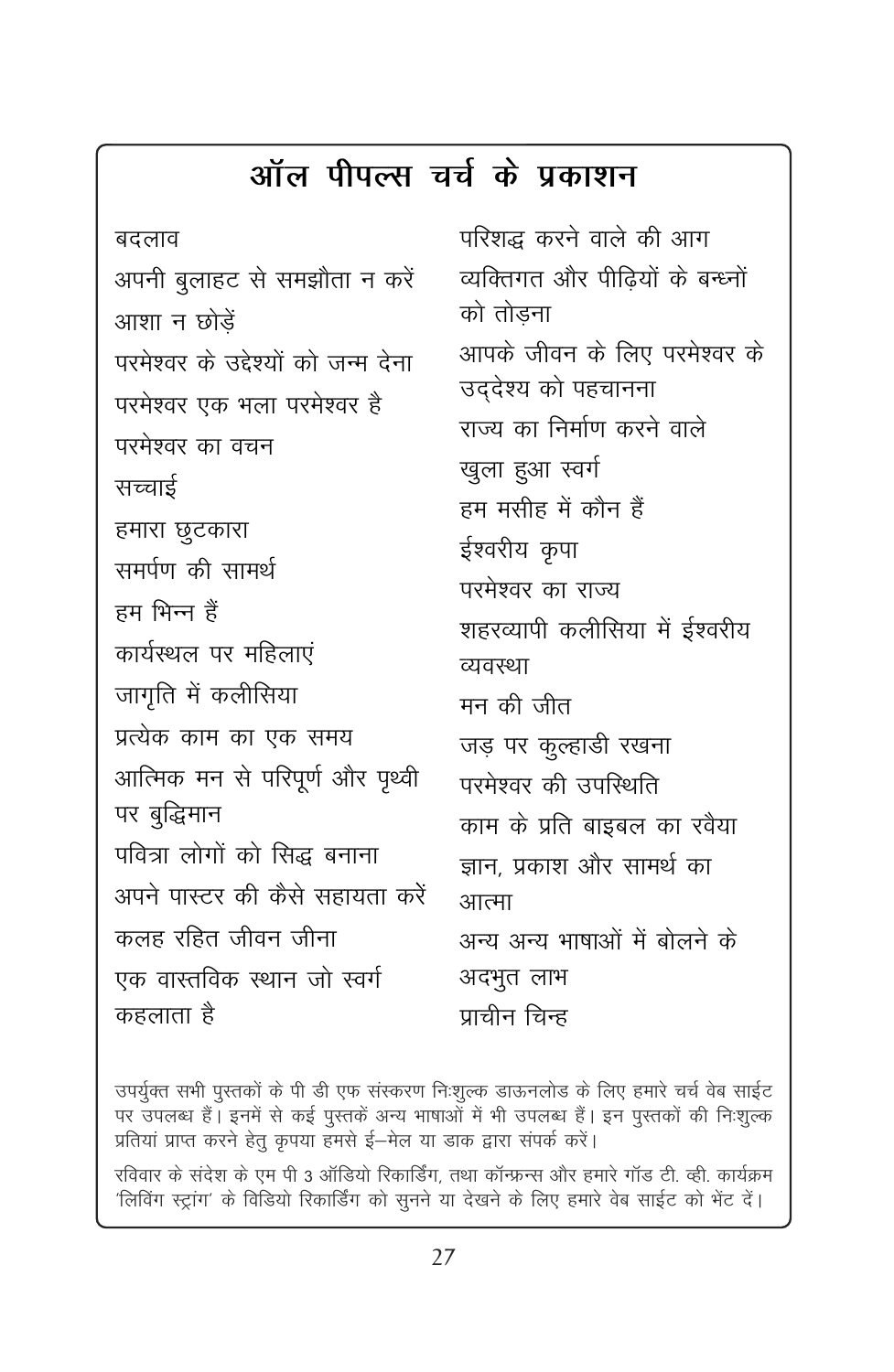# भारत में ऑल पीपल्स चर्च की शाखाएं

# ऑल पीपल्स चर्च के विषय में

ऑल पीपल्स चर्च (एपीसी) का दर्शन बैंगलोर शहर में नमक और ज्योति, और भारत देश और संसार के राष्ट्रों के लिए एक आवाज बनना है।

एपीसी में हम पवित्र आत्मा के अभिषेक एवं सामर्थ्य के साथ संपूर्ण एवं किसी प्रकार का समझौता न करते हुए वचन की शिक्षा देने के प्रति समर्पित हैं। हम विश्वास करते हैं कि उत्तम संगीत, सुजनात्मक प्रस्तुति, आधुनिक तंत्रविज्ञान आदि आदि चिन्ह, अदभुत कार्य, आश्चर्यकर्म और पवित्र आत्मा के वरदानों के साथ पवित्र आत्मा की सामर्थ में वचन का प्रचार करने की परमेश्वर द्वारा निर्धारित पद्धतियों का स्थान कभी नहीं ले सकते (1 कूरि. 2:4,5; इब्रा. 2:3,4)। हमारा विषय यीशू है, हमारी विषयवस्तू वचन है, हमारा तरीका पवित्र आत्मा की सामर्थ है, हमारा जुनून लोग हैं, और हमारा लक्ष्य मसीह समान पविपक्वता है।

```
वर्तमान में ऑल पीपल्स चर्च नीचे दिये पतों पर स्थित हैं।
ऑल पीपल्स चर्च -बंगलौर (कर्नाटक)
ऑल पीपल्स चर्च –मंगलौर (कर्नाटक)
ऑल पीपल्स चर्च –कल्याण मुम्बई (महाराष्ट्र)
ऑल पीपल्स चर्च -ब्रम्हपुर (उडीसा)
ऑल पीपल्स चर्च -नागपुर (महाराष्ट्र)
ऑल पीपल्स चर्च -रायचूर (कर्नाटक)
ऑल पीपल्स चर्च -पुणे (महाराष्ट्र)
```
ऑल पीपल्स चर्च -दिमापुर (नागालैंड)

```
ऑल पीपल्स चर्च -कोहिमा (नागालैंड)
```
समय-समय पर नयी कलीसियाओं की स्थापना हो रही है। वर्तमान सूची ऑल पीपल्स चर्च के साथ सम्पर्क करने या अध्कि जानकारी के लिए कृपया आप हमारी वेबसाइट www.apcwo.org में जायें, अथवा contact@apcwo.org पर ई-मेल भेजें।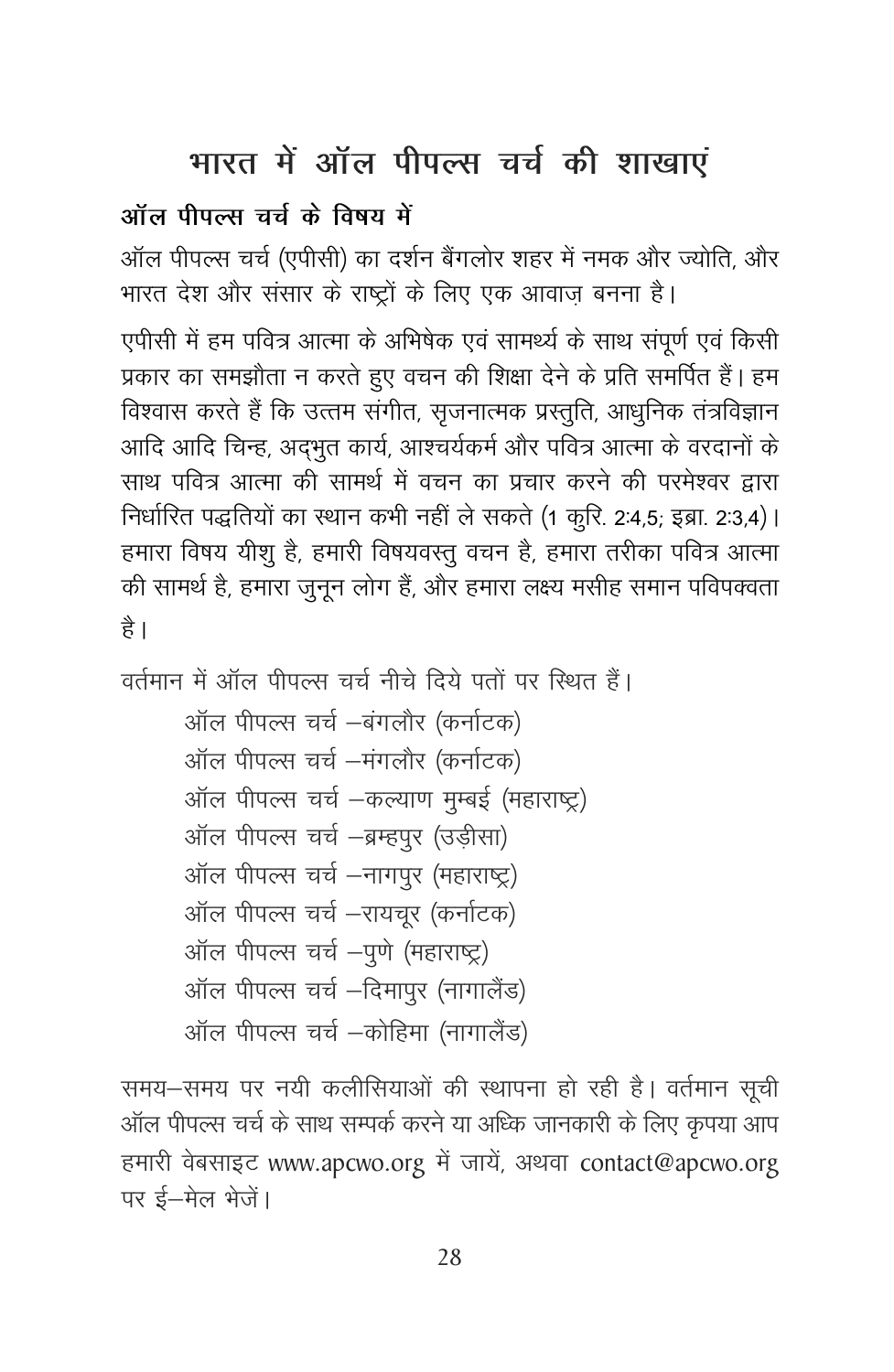

# बाइबल कॉलेज

विश्वसनीय एवं योग्य स्त्री और पूरुषों को सूसज्जित करने, प्रशिक्षित करने और भारत तथा अन्य देशों में सेवा हेतु भेजने के उद्देश्य से ऑगस्ट 2005 में ऑल पीपल्स चर्च – बाइबल कॉलेज एवं मिनिस्ट्री ट्रेनिंग सेन्टर (APC - BC& MTC) की स्थापना की गई, ताकि गांवों, नगरों और शहरों को यीशू मसीह के लिए प्रभावित किया जा सके।

APC - BC& MTC दो कार्यक्रम प्रदान करता है:

- $\blacktriangleright$  दो साल का **बाइबल कॉलेज** कार्यक्रम पूर्णकालीन विद्यार्थियों के लिए है और उत्कृष्ट शिक्षा के साथ आत्मिक और व्यवहारिक सेवा प्रशिक्षण प्रदान करता है। दो वर्षीय कार्यक्रम पूरा करने के बाद विद्यार्थियों को **डिप्लोमा इन थियोलॉजी** ॲण्ड क्रिश्चियन मिनिस्ट्री (Dip. Th.& CM) प्रदान की जाएगी।
- ► प्रेक्टिकल मिनिस्ट्री ट्रेनिंग बाइबल कॉलेज के उन पदवीधरों के लिए है जो व्यवहारिक प्रशिक्षण पाना चाहते हैं। एक या दो साल पूरा करने वालों को सर्टिफिकेट इन प्रेक्टिकल मिनिस्ट्री प्रदान किया जाएगा जो उनके प्रशिक्षण काल को दर्शाता है।

कक्षाएं अंग्रेजी में होती हैं। हमारे पास प्रशिक्षित तथा अभिषक्त शिक्षक हैं।

इसके अतिरिक्त, सन 2012 में, चाम्पा क्रिश्चियन हॉस्पिटल की सहभागिता से हमने चाम्पा, छत्तीसगढ में अपने प्रथम अल्पकालीन (2.5 महीने) कार्यक्रम का संचालन किया। हमने इस कॉलेज से 45 विद्यर्थियों को प्रशिक्षित किया।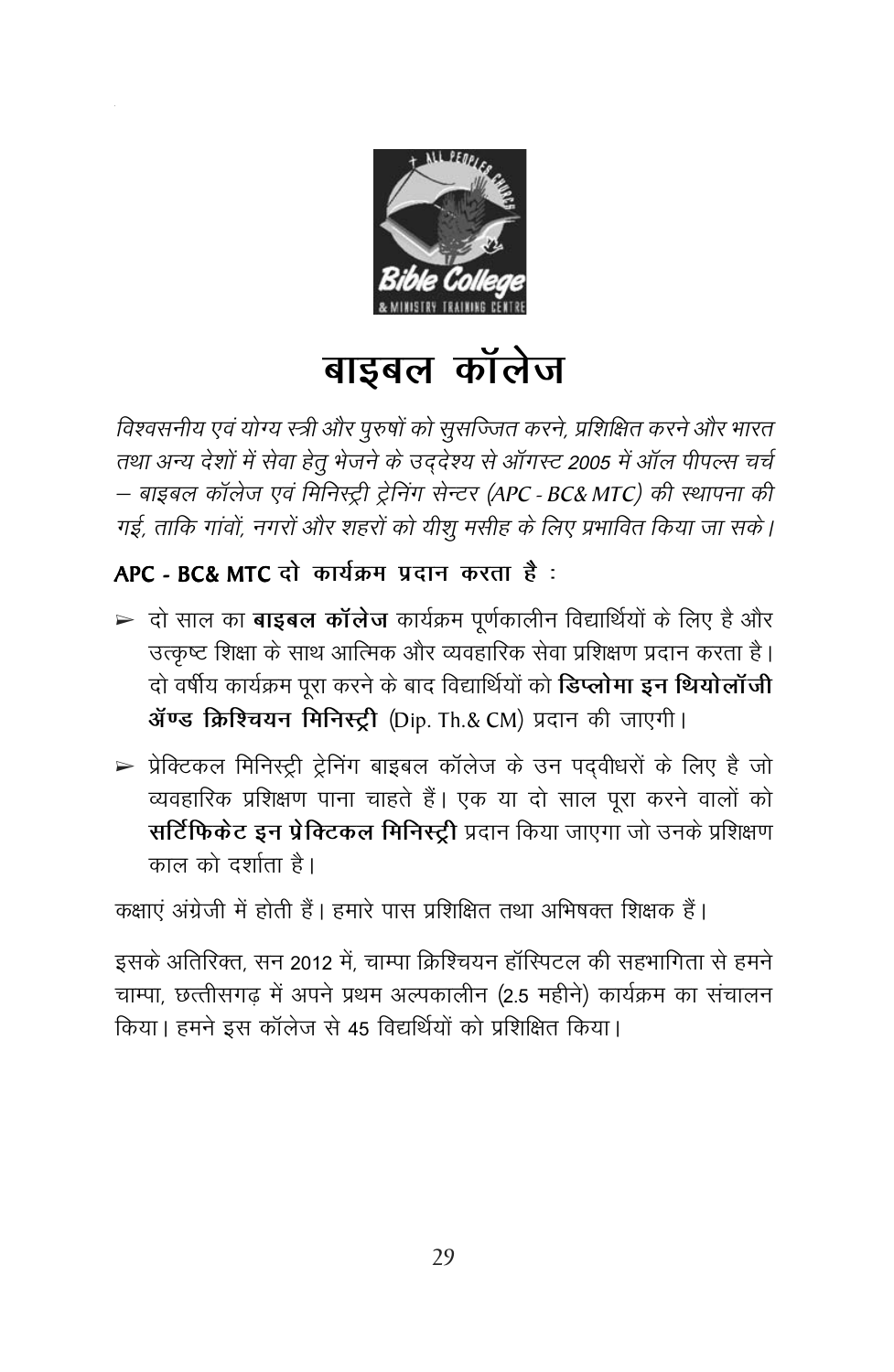# क्या आप उस परमेश्वर को जानते हैं जो आपको प्यार करता है?

लगभग 2000 वर्ष पहले परमेश्वर इस संसार में एक मनृष्य बनकर आए। उनका नाम यीशु है। उन्होंने पूर्ण पापरहित जीवन जीया। चूँकि यीशु मानव रूप में परमेश्वर थे, उन्होंने जो कछ कहा और किया उसके द्वारा हमारे समक्ष परमेश्वर को प्रकट किया। उन्होंने जो वचन कहे वे परमेश्वर के ही वचन थे। जो कार्य उन्होंने किये वे परमेश्वर के कार्य थे। यीश ने बहत से चमत्कार इस पथ्वी पर किये। उन्होंने बीमारों और पीडितों को चंगा किया। अंधों को आंखें दीं, बहिरों के कान खोले, लंगड़ों को चलाया और हर प्रकार की बीमारी और रोग को चंगा किया। उन्होंने चमत्कार करके कुछ रोटियों से बहुतों को खाना खिलाया था। तुफान को शान्त किया और अन्य बहुत से अद्भुत काम किए।

ये सभी कार्य हमारे समक्ष यह प्रकट करते हैं कि परमेश्वर एक भला परमेश्वर है जो यह चाहता कि मनुष्य ठीक, स्वस्थ और प्रसन्न रहें। परमेश्वर मनुष्यों की सभी आवश्यकताओं की पूर्ति करना चाहता है।

परमेश्वर ने मानव बनकर इस पृथ्वी पर आने का निश्चय क्यों किया? यीशु इस संसार में क्यों आए?

हम सबने पाप किया है और ऐसे काम किए हैं जो परमेश्वर के समक्ष ग्रहण योग्य नहीं हैं जिसने हमें बनाया है। पाप के परिणाम होते हैं। पाप एक बडी दीवार की तरह परमेश्वर और हमारे बीच में खड़ी है। पाप हमें परमेश्वर से अलग करता है। वह हमें उसे जानने और उससे अर्थपूर्ण सम्बन्ध स्थापित करने से रोकता है जिसने हमें बनाया है। अत: हममें से बहुत से लोग इस खालीपन को अन्य वस्तुओं से भरना चाहते हैं।

हमारे पापों का एक और परिणाम यह है कि हम परमेश्वर से सदा के लिए दूर रहते हैं। परमेश्वर के न्यायालय में पाप का दण्ड मृत्यु है। मृत्यु परमेश्वर से सदा के लिए अलगाव है जो हमें नर्क में बिताना पडेगा।

परन्तु शुभ समाचार यह है कि हम पाप से मुक्त होकर परमेश्वर से सम्बन्ध रख सकते हैं। बाइबल कहती है, ''पाप की मजदुरी ( भुगतान ) तो मृत्यु है, परन्तु परमेश्वर का वरदान हमारे प्रभु मसीह यीशु में अनन्त जीवन है" (रोमियों 6:23)। यीशु ने सारे संसार के पापों के लिए मूल्य चुकाया जब उसने क्रुस पर अपने प्राण दिये। तब तीसरे दिन वह जीवित हो गए. बहतों को उन्होंने अपने आपको जीवित दिखाया और तब वह वापस स्वर्ग चले गए।

परमेश्वर प्रेम और दया का परमेश्वर है। वह नहीं चाहता कि कोई भी नर्क में नाश हो। इसलिए वह आया ताकि सारी मानव जाति को पाप से छुटकारे और उसके अनन्त परिणामों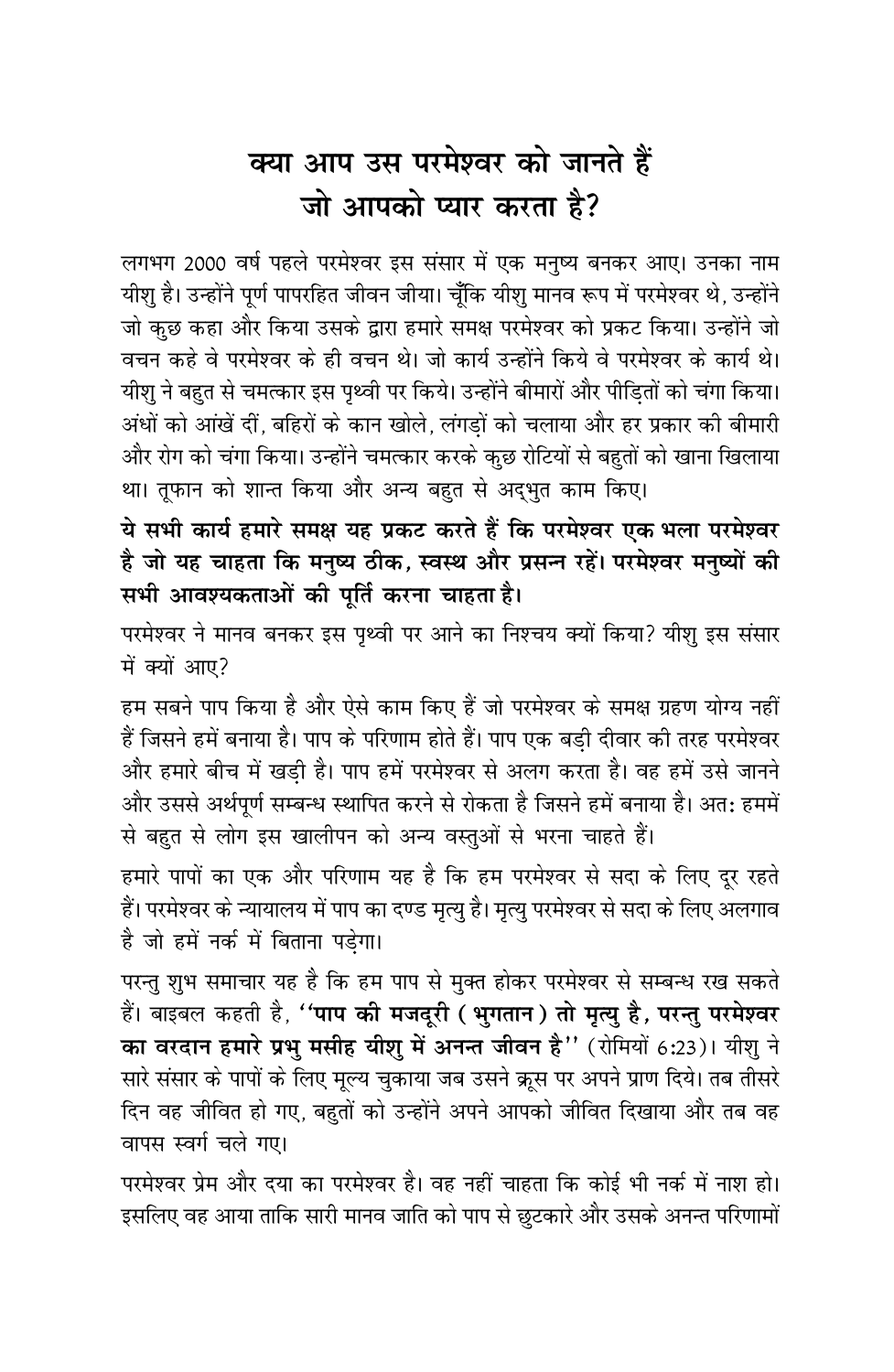से बचा सके। वह पापियों को बचाने- आप और मुझ जैसे लोगों को पाप और अनन्त मृत्यू से बचाने आया था।

पाप की निशुल्क क्षमा प्राप्त करने के लिए बाइबल हमें बताती है कि हमें केवल एक काम करना है–जो कुछ उसने क्रूस पर किया उसे स्वीकार करना और उस पर पूर्ण हृदय से विश्वास करना है।

जो कोई उस पर विश्वास करेगा. उसको उसके नाम के द्वारा पापों की क्षमा मिलेगी (प्रेरितों के काम 10:43)।

यदि तु अपने मुंह से यीशु को प्रभु जानकर अंगीकार करे और अपने मन से विश्वास करे, कि परमेश्वर ने उसे मरे हुओं में से जिलाया, तो तु निश्चय उद्धार पाएगा (रोमियों 10:9)।

आप भी अपने पापों की क्षमा और उनसे छुटकारा पा सकते हैं यदि आप प्रभु मसीह पर विश्वास करें।

निम्नलिखित एक साधरण प्रार्थना है ताकि इससे आपको यह फैसला करने में और प्रभु यीश मसीह के द्वारा आपके लिए किए क्रुस के कार्य पर विश्वास करने में सहायता कर सके। यह प्रार्थना आपकी सहायता करेगी कि आप यीशु के कार्य को स्वीकार करके अपने पापों की क्षमा और उनसे छटकारा पा सकें। यह प्रार्थना मात्र एक मार्गदर्शिका है। आप अपने शब्दों में भी प्रार्थना कर सकते हैं :

प्रिय प्रभु यीशू, आज मैंने समझा है कि आपने मेरे लिए क्रूस पर क्या किया था। आप मेरे लिए मारे गए! आपने अपना बहुमूल्य रक्त बहाया और मेरे पापों की कीमत चुकाई ताकि मझे पापों की क्षमा मिले। बाइबल मझे बताती है कि जो कोई आप में विश्वास करता है उसे उसको पापों की क्षमा मिलती है।

आज मैं आपमें विश्वास करने और जो कछ आपने मेरे लिए किया है. उसको स्वीकार करने का फैसला करता हूँ, कि आप क्रूस पर मारे गए और फिर जीवित हो गए। मैं जानता हँ कि मैं अपने आपको अच्छे कामों के द्वारा नहीं बचा सकता हैं। मैं अपने पापों की क्षमा कमा नहीं सकता हूँ।

आज मैं अपने हृदय में विश्वास करता हूँ और मुँह से कहता हूँ कि आप मेरे लिए मारे गए। आपने मेरे पापों का दण्ड चुकाया। आप मृतकों में से जीवित हो गए और आपमें विश्वास करने के द्वारा मैं अपने पापों की क्षमा और पाप से छुटकारा प्राप्त करता हूँ। प्रभु यीशु धन्यवाद। मेरी सहायता करें कि मैं आपको प्रेम कर सकूँ। आपको और अधिक जान सकूँ और आपके प्रति विश्वासयोग्य रह सकूँ। आमीन!